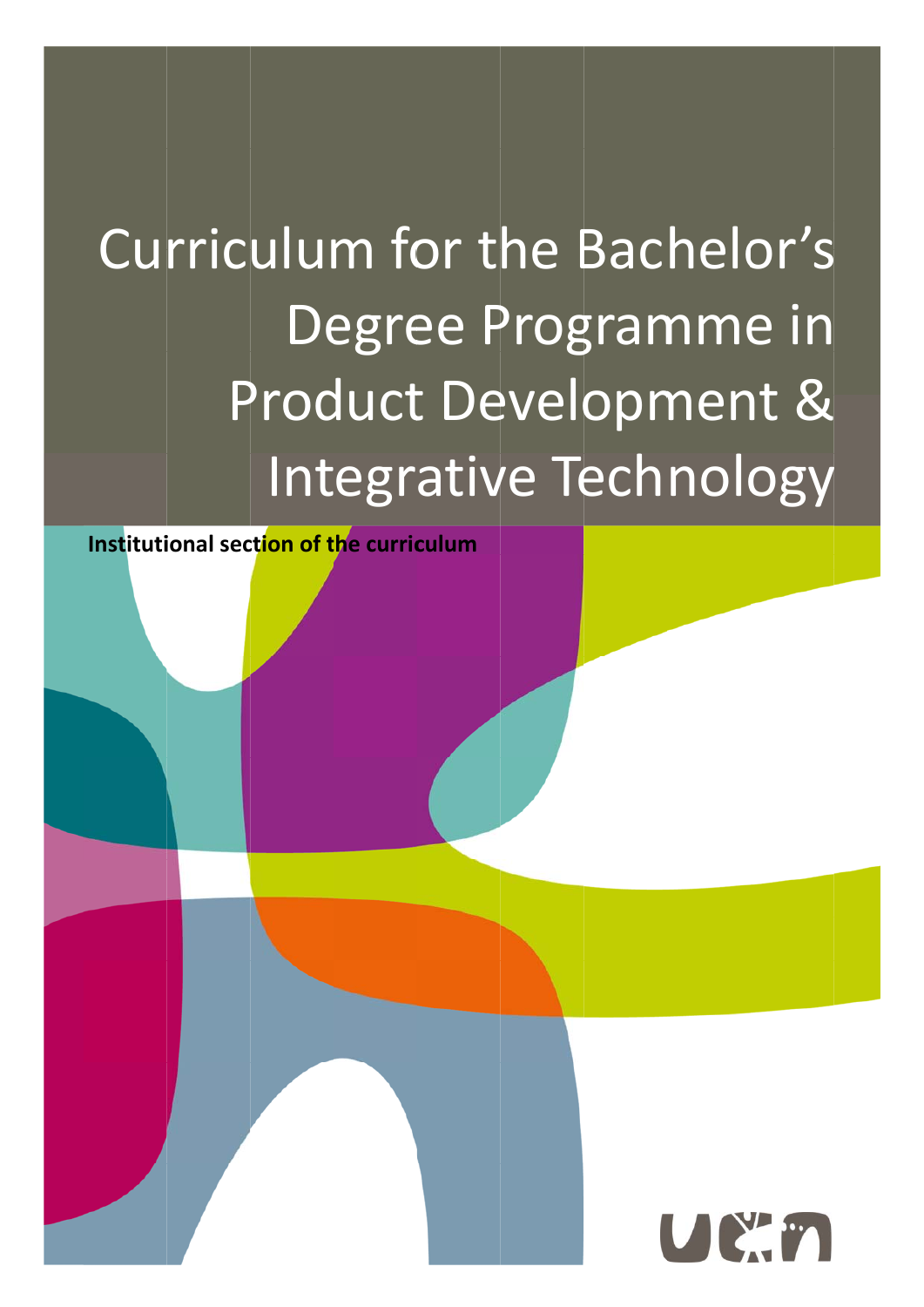Curriculum for the Bachelor's Degree Programme in Product Development & Integrative Technology, Institu‐ tional section **Table of contents**

| 1.   |                                                                                                                                                                       |  |
|------|-----------------------------------------------------------------------------------------------------------------------------------------------------------------------|--|
| 2.   |                                                                                                                                                                       |  |
| 2.1  |                                                                                                                                                                       |  |
| 2.2  |                                                                                                                                                                       |  |
| 2.3  |                                                                                                                                                                       |  |
| 2.4  |                                                                                                                                                                       |  |
|      | The exam is a 2-hour internally assessed written exam with the objective of focusing the<br>student's acquisition of the learning outcomes of the Sustainable product |  |
|      |                                                                                                                                                                       |  |
| 3.   |                                                                                                                                                                       |  |
| 3.1  |                                                                                                                                                                       |  |
| 3.2  |                                                                                                                                                                       |  |
| 3.3  |                                                                                                                                                                       |  |
|      | 3.3.1                                                                                                                                                                 |  |
|      | Product development as a principal element of entrepreneurship (5 ECTS) 8<br>3.3.2                                                                                    |  |
| 3.4  |                                                                                                                                                                       |  |
| 3.5  |                                                                                                                                                                       |  |
|      |                                                                                                                                                                       |  |
| 4.   |                                                                                                                                                                       |  |
| 4.1  |                                                                                                                                                                       |  |
| 5.   |                                                                                                                                                                       |  |
| 6.   |                                                                                                                                                                       |  |
| 7.   |                                                                                                                                                                       |  |
| 8.   |                                                                                                                                                                       |  |
| 9.   |                                                                                                                                                                       |  |
| 10.  |                                                                                                                                                                       |  |
| 11.  |                                                                                                                                                                       |  |
| 11.1 |                                                                                                                                                                       |  |
| 12.  |                                                                                                                                                                       |  |
| 12.1 |                                                                                                                                                                       |  |
| 12.2 |                                                                                                                                                                       |  |
| 13.  |                                                                                                                                                                       |  |
| 14.  |                                                                                                                                                                       |  |
| 15.  |                                                                                                                                                                       |  |
| 15.1 |                                                                                                                                                                       |  |
| 15.2 | Disciplinary actions in events of academic misconduct and disruptive behaviour 16                                                                                     |  |
| 15.3 | Suspected academic misconduct at exams, including plagiarism, during and after the exam16                                                                             |  |
| 15.4 |                                                                                                                                                                       |  |
| 16.  |                                                                                                                                                                       |  |
| 16.1 |                                                                                                                                                                       |  |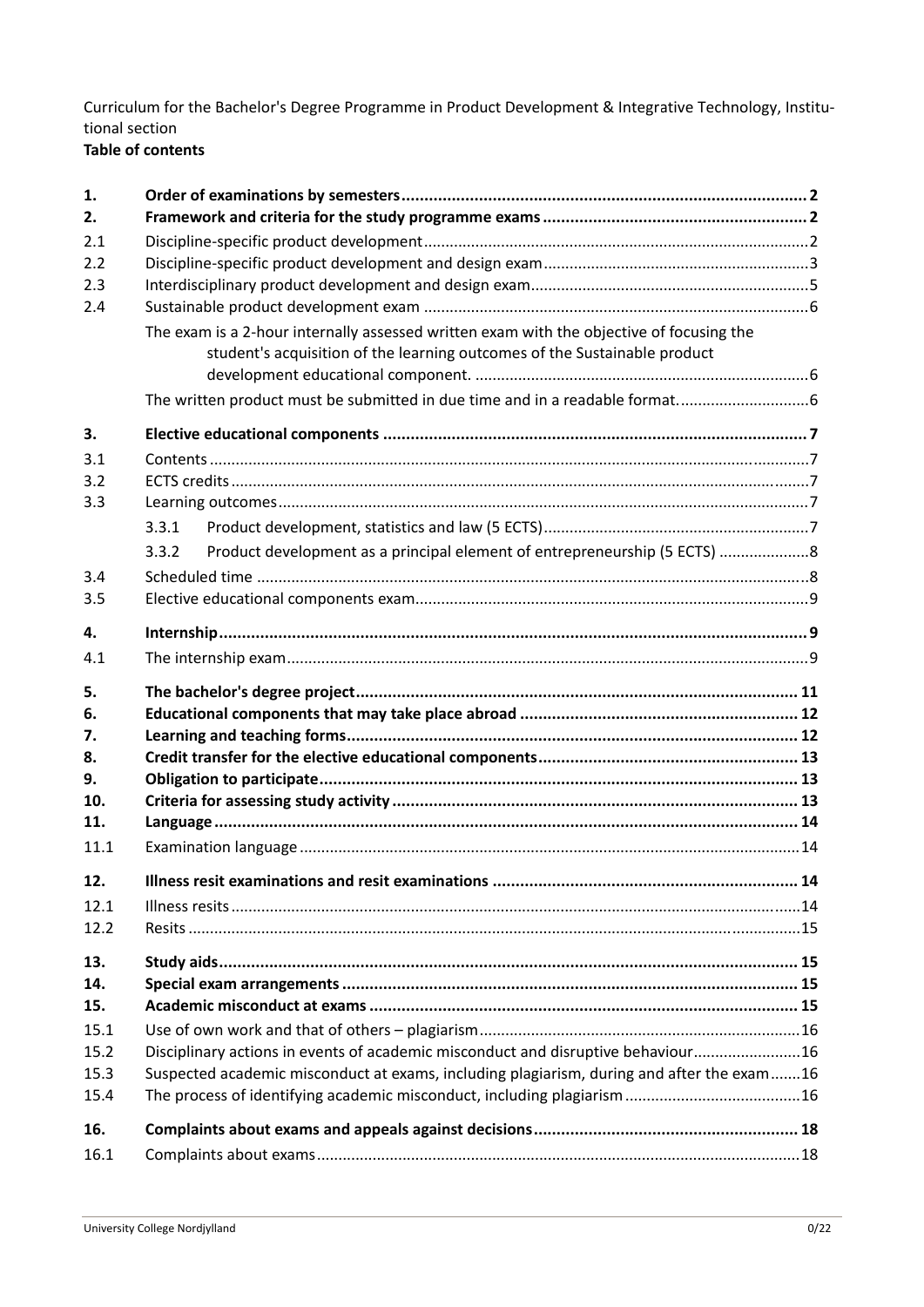|  | 16.1.1 Complaints about the examination basis etc., the course of the exam and the |  |
|--|------------------------------------------------------------------------------------|--|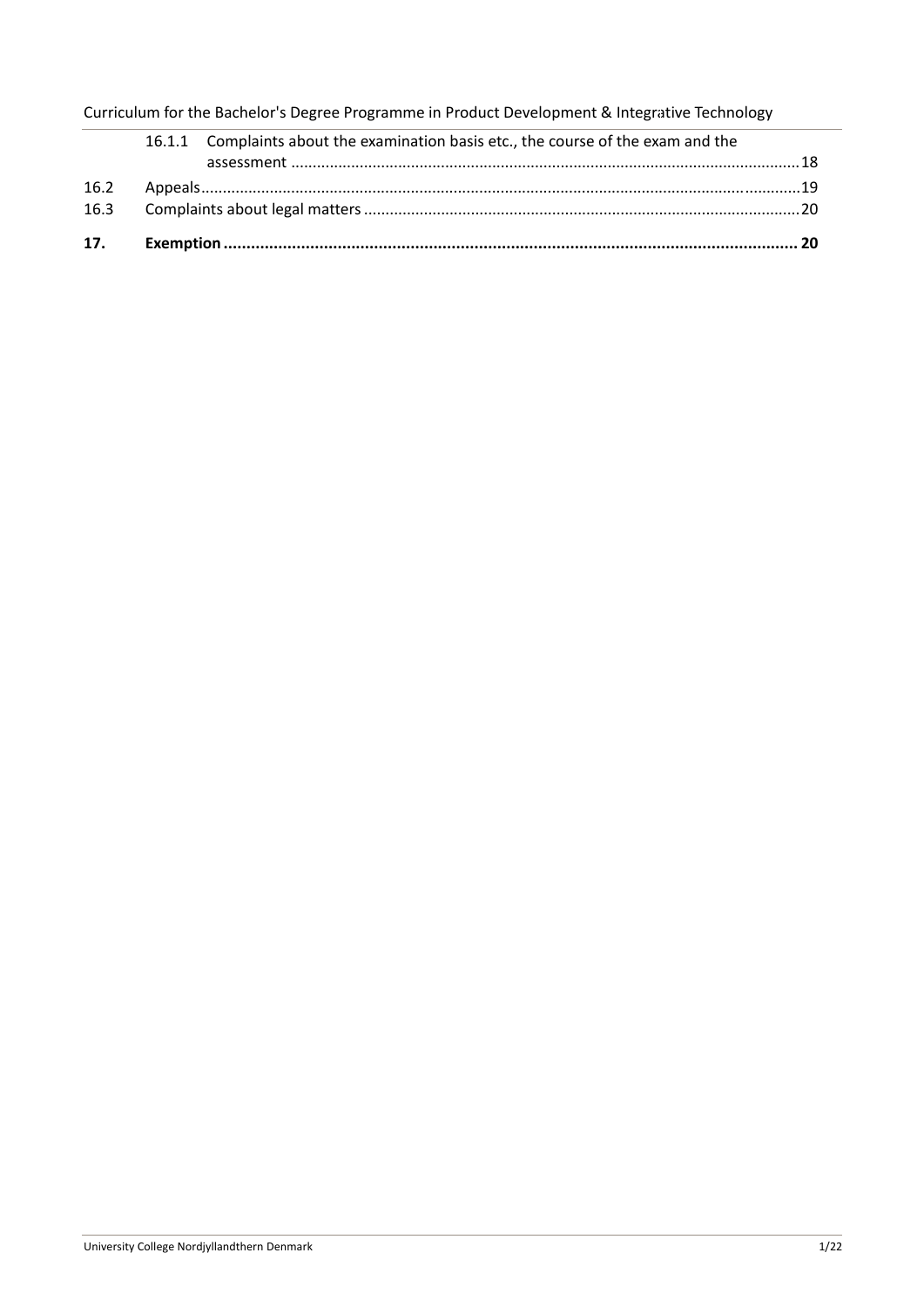# **1. Order of examinations by semesters**

| Examina-<br>tion<br>order | Exam                                                    | <b>150 ECTS credits</b><br>distributed<br>across the exams | Inter-<br>nal/external<br>assessment | <b>Assessment</b>     |
|---------------------------|---------------------------------------------------------|------------------------------------------------------------|--------------------------------------|-----------------------|
| 1st semester              | Discipline-specific product develop-<br>ment            | 15                                                         | Internal                             | 7-point grading scale |
| 1st semester              | Discipline-specific product develop-<br>ment and design | 15                                                         | External                             | 7-point grading scale |
| 2nd semes-<br>ter         | Interdisciplinary product development<br>and design     | 18                                                         | External                             | 7-point grading scale |
| 2nd semes-<br>ter         | Sustainable product development                         | 7                                                          | Internal                             | 7-point grading scale |
| 2nd semes-<br>ter         | Elective educational component                          | 5                                                          | Internal                             | 7-point grading scale |
| 3rd semester              | Internship exam                                         | 15                                                         | Internal                             | 7-point grading scale |
| 3rd semester              | The bachelor's degree project                           | 15                                                         | External                             | 7-point grading scale |

*Overview of all exams and their order*

**Information about the time and place for exams can be found on eCampus.**

# **2. Framework and criteria for the study programme exams**

#### **2.1 Discipline‐specific product development**

The "Discipline‐specific product development" compulsory educational component is concluded with an oral project exam.

#### **Exam participation prerequisites**

The students must meet the following requirements in order to sit the exam: A written project prepared in the 1st semester.

#### **Formal written 1st semester project requirements**

As a minimum, the project reports must include:

- Cover page with title
- Table of contents
- Introduction
- Methodology
- Reflection on methods
- Conclusion
- Reference list (incl. all sources referred to in the project)
- Appendices (include only appendices central to the report)

The project report may not exceed 25 standard pages. Appendices in the form of drawings, diagrams, etc. are not included in said pages.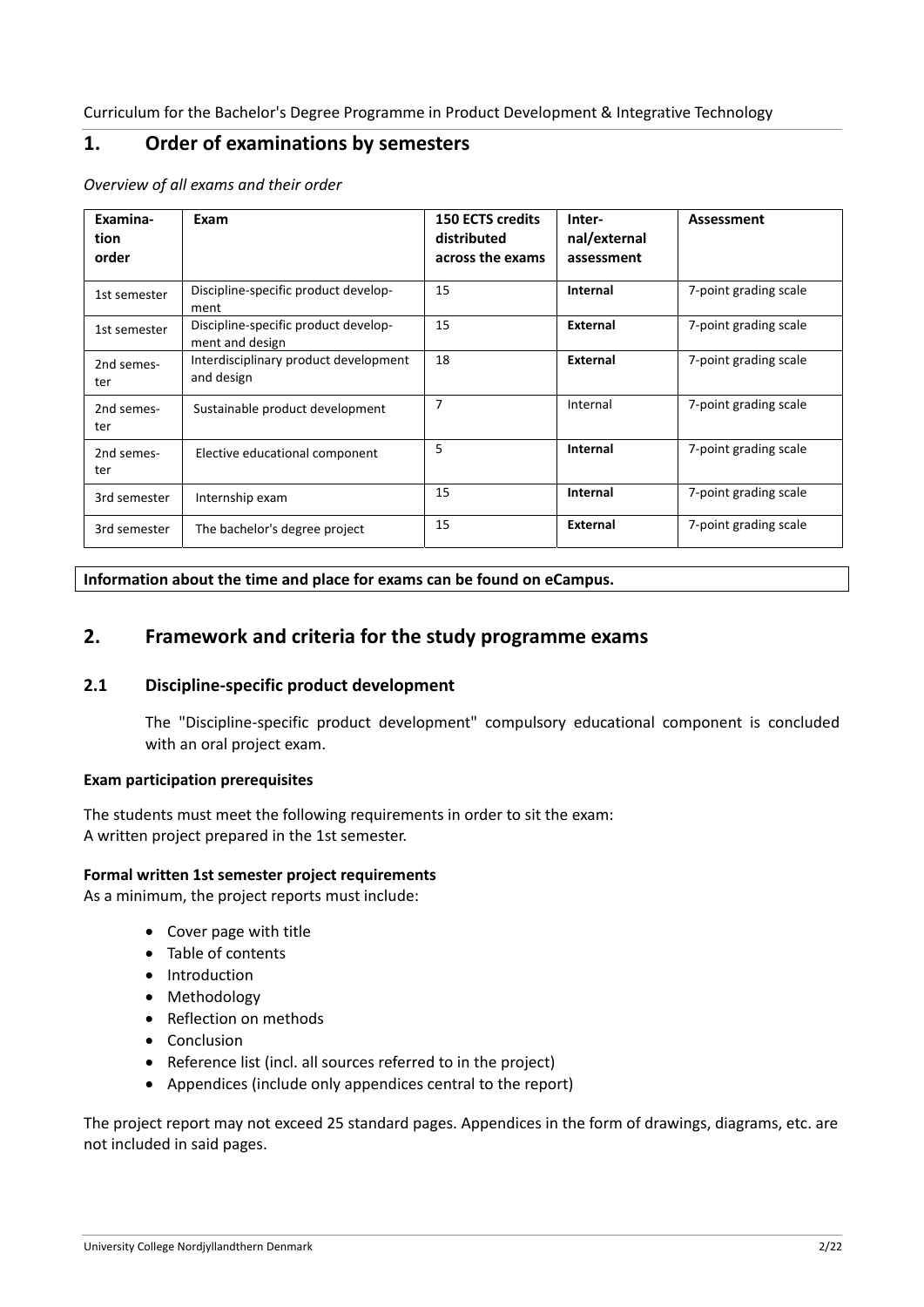A standard page is 2,400 characters including spaces and footnotes. The 25 pages are exclusive of cover page, table of contents, reference list and appendices. Appendices will not be assessed.

- The written project, which constitutes assessment as well as examination basis, must
	- comply with the formal requirements , cf. below; and
	- be submitted in due time according to the exam plan, which can be found on eCampus.

Non-performance of one or more study activities or incorrect submission of the written project, which makes up the written part of the exam, means that the students will not be allowed to sit the exam, and that they will be considered to have made an exam attempt.

#### **Examination procedure**

The exam is an internally assessed, individual oral examination based on a written project and graded accord‐ ing to the 7‐point grading scale.

The exam is worth 15 ECTS credits.

One individual overall grade is given based on an overall evaluation of the written and oral performance.

The project is presented by the student; a maximum of 12 minutes. The project presentation is followed by individual exams. Exam duration is 30 minutes per examinee, including time for deliberations.

#### **Assessment criteria**

The assessment criteria for the exam are the same as the learning outcomes for the compulsory educational component: Discipline‐specific product development.

The learning outcomes are described in the national section of this Curriculum.

#### **Scheduled time**

The exam takes place in the middle of the 1st semester. Further information about time and location and submission of the written group project can be found in the Event Log schedule on eCampus.

#### **Examination language**

English.

#### **2.2 Discipline‐specific product development and design exam**

The "Discipline‐specific product development and design" compulsory educational component is concluded with an oral exam.

#### **Exam participation prerequisites**

The students must meet the following requirements in order to sit the exam:

**The 1st semester "Discipline‐specific product development and design project"** constitutes as‐

sessment as well as examination basis and must

- comply with the formal requirements, cf. below; and
- be submitted in due time according to the exam plan, which can be found on eCampus.

Non-performance of one or more study activities or incorrect submission of the written project, which makes up the written part of the exam, means that the students will not be allowed to sit the exam, and that they will be considered to have made an exam attempt.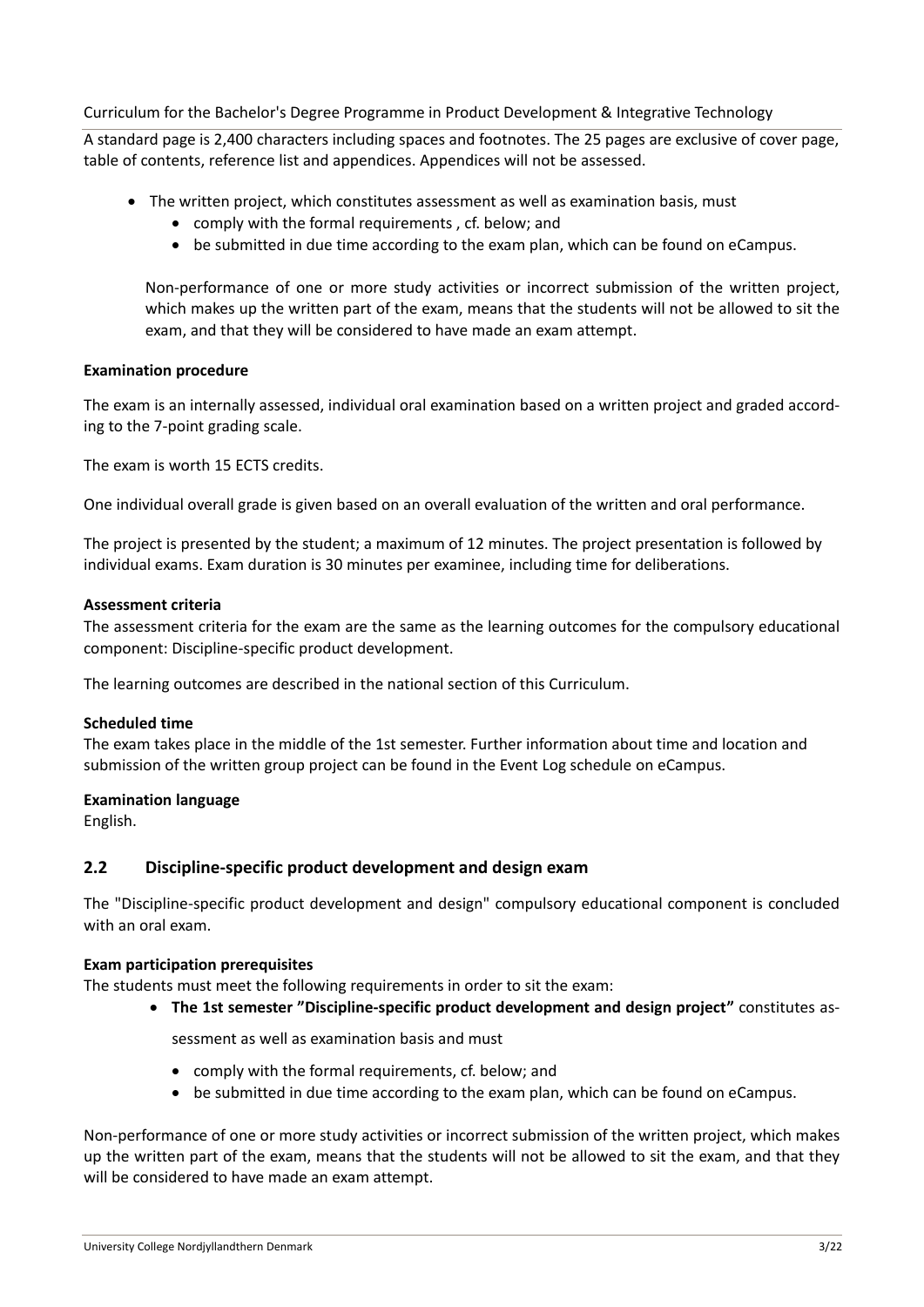#### **Examination procedure**

The exam is an externally assessed, individual oral examination based on a written group project and graded according to the 7‐point grading scale.

The exam is worth 15 ECTS credits.

One individual overall grade is given based on an overall evaluation of the written and oral performance.

The project is presented by the students; a maximum of 12 minutes. The project presentation is followed by individual exams. Exam duration is 30 minutes per examinee, including time for deliberations.

#### **Formal written 2nd semester project requirements**

As a minimum, the project reports must include:

- Cover page with title
- Table of contents
- Introduction, including problem statement and research question
- Methodology
- Analysis
- Solution proposals
- Conclusion
- Reference list (incl. all sources referred to in the project)
- Appendices (include only appendices central to the report)

The project report may not exceed 30 standard pages. Appendices in the form of drawings, diagrams, etc. are not included in said pages.

A standard page is 2,400 characters including spaces and footnotes. The 30 pages are exclusive of cover page, table of contents, reference list and appendices. Appendices will not be assessed.

#### **Assessment criteria**

The assessment criteria for the exam are the same as the learning outcomes for the compulsory educational component: project period 2, Discipline‐specific product development and design

The learning outcomes are described in the national section of this Curriculum.

#### **Scheduled time**

The exam takes place at the end of the 1st semester. Further information about time and location and sub‐ mission of the written group project can be found in the Event Log schedule on eCampus.

#### **Examination language**

English.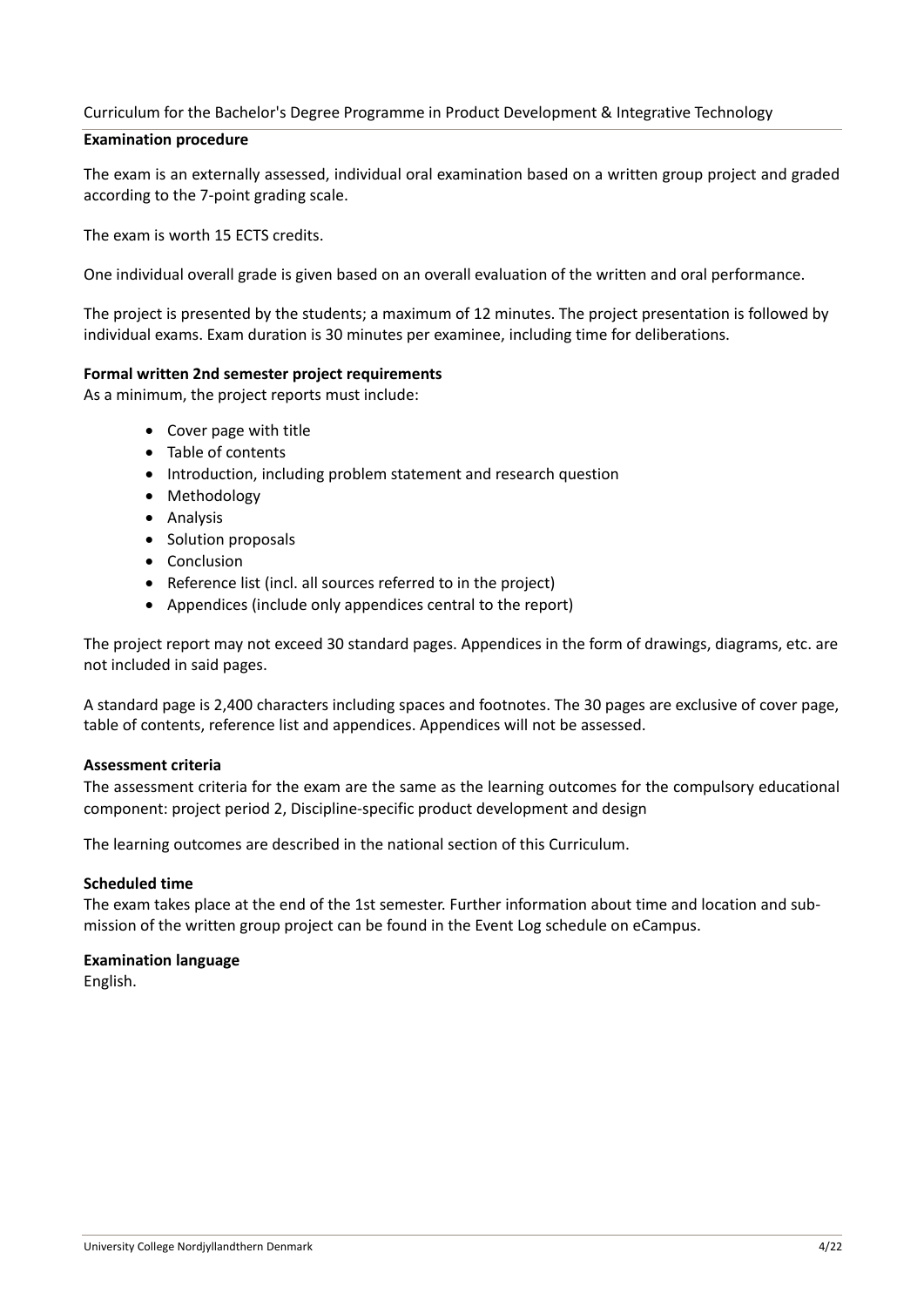## **2.3 Interdisciplinary product development and design exam**

The "Interdisciplinary product development and design" compulsory educational component is con‐ cluded with an exam.

## **Exam participation prerequisites**

The students must meet the following requirements in order to sit the exam:

**The 3rd semester "Interdisciplinary product development and design project"** constitutes as‐

sessment as well as examination basis and must

- comply with the formal requirements, cf. below; and
- be submitted in due time according to the exam plan, which can be found on eCampus.

Non-performance of one or more study activities or incorrect submission of the written project, which makes up the written part of the exam, means that the students will not be allowed to sit the examination, and that they will be considered to have made an exam attempt.

#### **Examination procedure**

The exam is an externally assessed, individual oral examination based on a written group project and graded according to the 7‐point grading scale.

The exam is worth 18 ECTS credits.

One individual overall grade is given based on an overall evaluation of the written and oral performance.

The project is presented by the students; a maximum of 12 minutes. The project presentation is followed by individual exams. Exam duration is 30 minutes per examinee, including time for deliberations.

#### **Formal written 2nd semester project requirements**

As a minimum, the project reports must include:

- Cover page with title
- Table of contents
- Introduction, including problem statement and research question
- Methodology
- Analysis
- Solution proposals
- Conclusion
- Elaboration
- Reference list (incl. all sources referred to in the project)
- Appendices (include only appendices central to the report)

The project report may not exceed 40 standard pages. Appendices in the form of drawings, diagrams, etc. are not included in said pages.

A standard page is 2,400 characters including spaces and footnotes. The 40 pages are exclusive of cover page, table of contents, reference list and appendices. Appendices will not be assessed.

#### **Assessment criteria**

The assessment criteria for the exam are the same as the learning outcomes for the compulsory educational component: project period 2, Discipline‐specific product development and design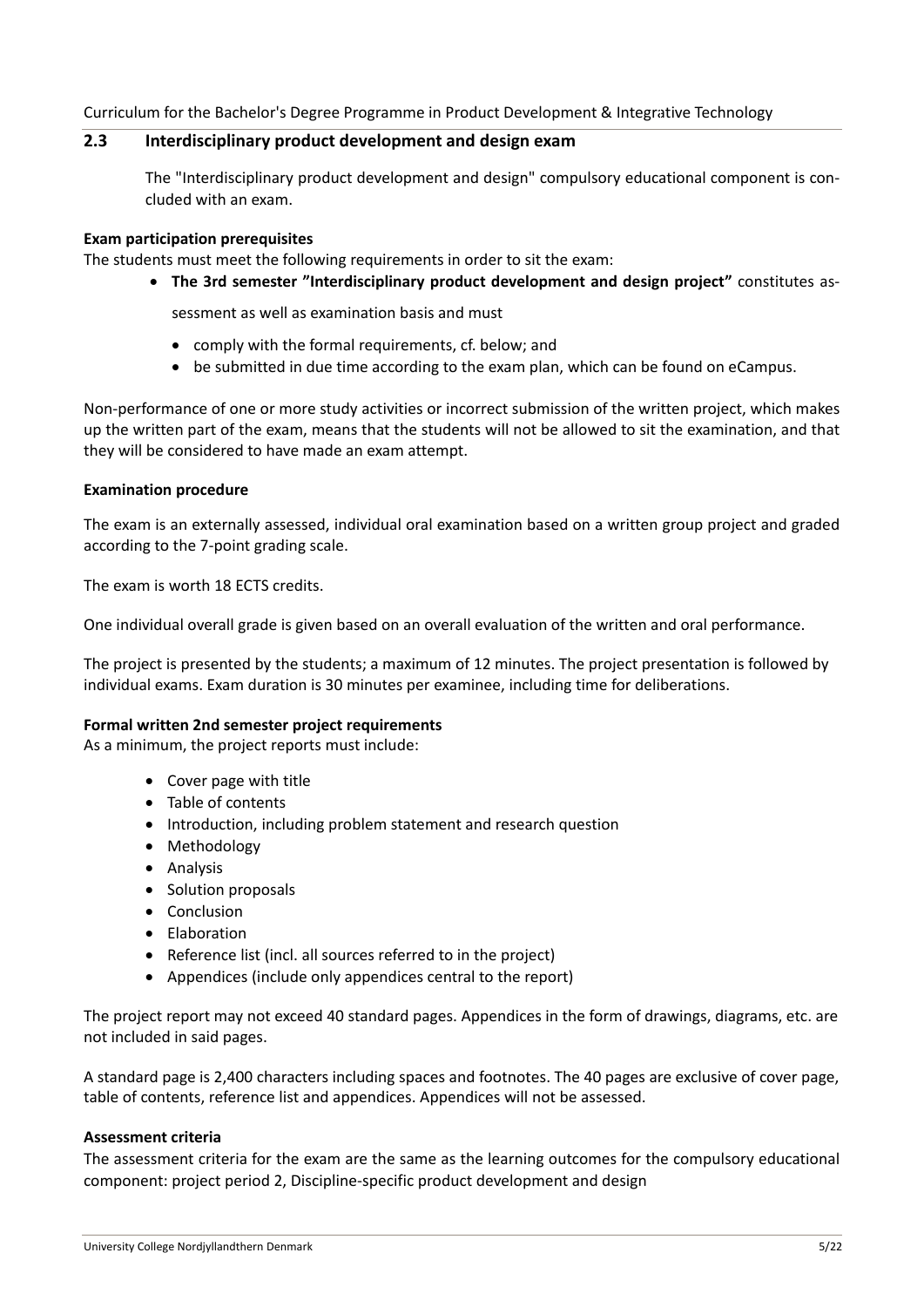The learning outcomes are described in the national section of this Curriculum.

#### **Scheduled time**

The exam takes place 13 weeks after the start of the 2nd semester. Further information about time and location and submission of the written group project can be found in the Event Log schedule on eCampus.

#### **Examination language**

English.

#### **2.4 Sustainable product development exam**

The exam is a 2‐hour internally assessed written exam with the objective of focusing the student's acquisition of the learning outcomes of the Sustainable product development educational component.

#### **Examination procedure**

The exam is a 2‐hour internally assessed individual written exam. Study aids in the form of own notes are permitted.

The exam is worth 7 ECTS credits.

One individual overall grade is given based on an overall evaluation of the written performance. The exam is graded according to the 7‐point grading scale.

#### **Written product formal requirements**

The written product must be submitted in due time and in a readable format.

# **Assessment criteria**

The assessment criteria for the exam are the same as the learning outcomes for the compulsory educational component.

#### **Scheduled time**

The exam will take place at the end of the 2nd semester. Information about time and place can be found on eCampus.

#### **Examination language**

English.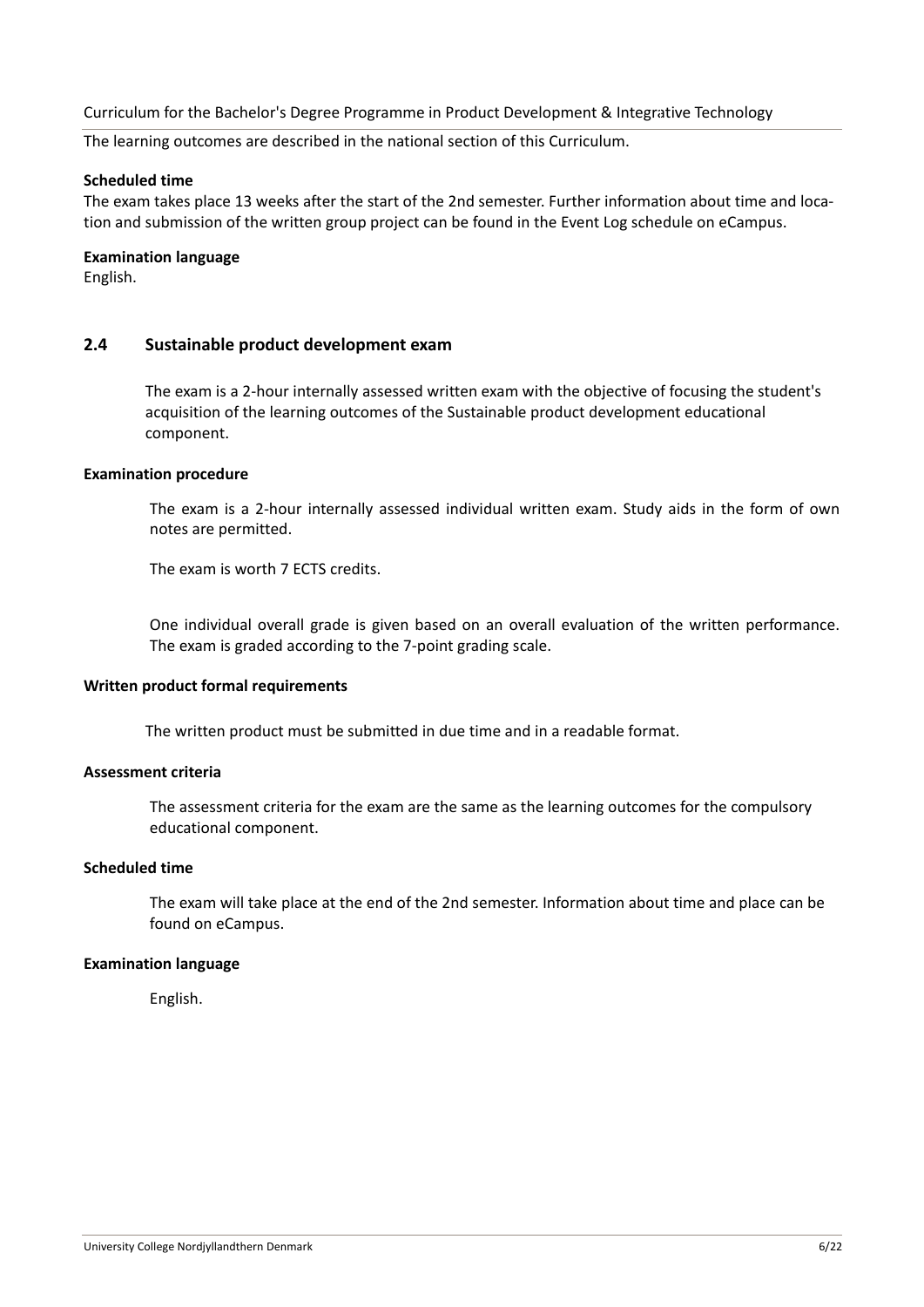# **3. Elective educational components**

## **3.1 Contents**

The elective educational components give the students the opportunity to qualify their study and profes‐ sional competence through specialising and further expanding subjects that are broadly related to the Prod‐ uct Development & Integrative Technology field.

# **3.2 ECTS credits**

r

Two elective educational components worth 5 ECTS are offered.

# **3.3 Learning outcomes**

| sions of a commercial nature, on a legally informed basis.<br>research databases and their application;<br>Danish research environments within product development;<br>methods for statistical data processing in connection with tests;<br>statistics as a basis of systemic approaches to research;<br>the legislation process and the legislative hierarchy;<br>the Sale of Goods Act;<br>the Contracts Act; and<br>the product liability law. | Objective                                                                                                      |
|---------------------------------------------------------------------------------------------------------------------------------------------------------------------------------------------------------------------------------------------------------------------------------------------------------------------------------------------------------------------------------------------------------------------------------------------------|----------------------------------------------------------------------------------------------------------------|
| Knowledge:                                                                                                                                                                                                                                                                                                                                                                                                                                        | That the graduates are competent to take part in evidence-based development work, and that they can make deci- |
| The students should have acquired knowledge about                                                                                                                                                                                                                                                                                                                                                                                                 |                                                                                                                |
|                                                                                                                                                                                                                                                                                                                                                                                                                                                   |                                                                                                                |
| $\bullet$<br>$\bullet$                                                                                                                                                                                                                                                                                                                                                                                                                            |                                                                                                                |
|                                                                                                                                                                                                                                                                                                                                                                                                                                                   |                                                                                                                |
|                                                                                                                                                                                                                                                                                                                                                                                                                                                   |                                                                                                                |
|                                                                                                                                                                                                                                                                                                                                                                                                                                                   |                                                                                                                |
|                                                                                                                                                                                                                                                                                                                                                                                                                                                   |                                                                                                                |
|                                                                                                                                                                                                                                                                                                                                                                                                                                                   |                                                                                                                |
| Skills:<br>The students should be able to                                                                                                                                                                                                                                                                                                                                                                                                         |                                                                                                                |
|                                                                                                                                                                                                                                                                                                                                                                                                                                                   |                                                                                                                |
|                                                                                                                                                                                                                                                                                                                                                                                                                                                   |                                                                                                                |
|                                                                                                                                                                                                                                                                                                                                                                                                                                                   |                                                                                                                |
| find current laws and ministerial orders for the relevant country; and                                                                                                                                                                                                                                                                                                                                                                            |                                                                                                                |
| find incorporated regulations.                                                                                                                                                                                                                                                                                                                                                                                                                    |                                                                                                                |

The students should be able to

plan and structure the product development process, ensuring that they are able to create evi‐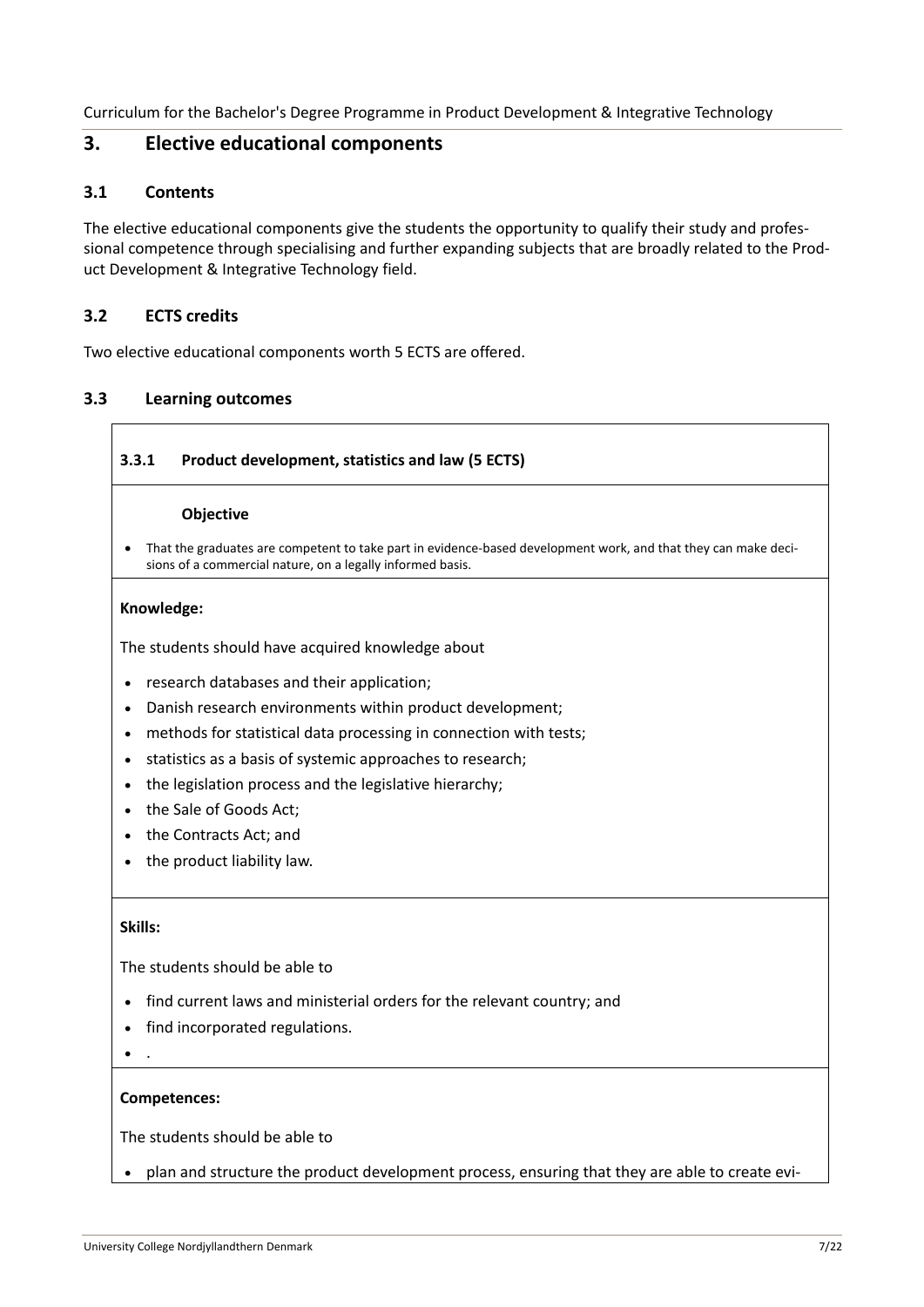dence for results achieved through relevant tests; and

 manage a development project in consideration of current laws within trade, responsibility and product liability.

# **3.3.2 Product development as a principal element of entrepreneurship (5 ECTS)**

#### **Objective**

• That the graduates are competent to start their own businesses.

#### **Knowledge:**

The students should have acquired knowledge about

- the commercial foundation of companies from idea to product;
- funding and support opportunities for entrepreneurs;
- intercultural understanding;
- commercial understanding of processes in start‐up companies; and
- finances and organisation.

#### **Skills:**

The students should be able to

• The students should be able to assess problems that might arise around business transactions and set up solutions.

#### **Competences:**

The students should be able to

- handle leading and coordinating tasks as entrepreneurs;
- take part in discipline-specific/interdisciplinary collaboration at all levels in companies; and
- acquire new skills and new knowledge in relation to building up competences in respect of own companies.

# **3.4 Scheduled time**

The elective educational components take place in the 2nd semester of the study programme.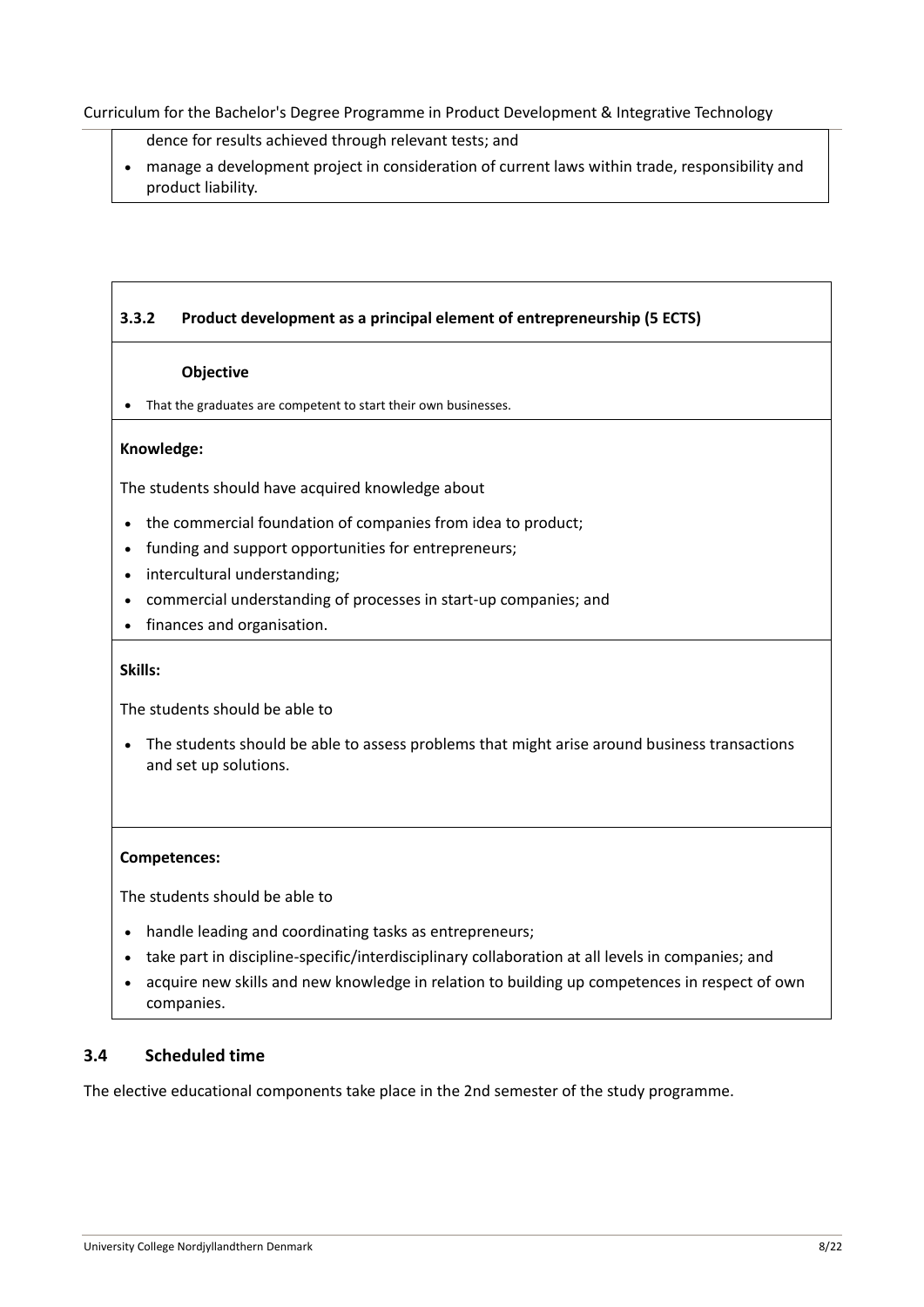## **3.5 Elective educational components exam**

The elective educational components are concluded with a 1‐hour written exam. Study aids in the forms of books and own notes are permitted.

## **Exam participation prerequisites**

The students must meet the following requirements in order to sit the exam: Students must have signed up for the given elective educational component.

## **Exam form (when choosing the institution's offer of elective components)**

The exam is an internally assessed, individual written exam graded according to the 7‐point grading scale.

The exam is worth 5 ECTS credits.

#### **Assessment criteria**

The assessment criteria for the exam are the same as the learning outcomes for the elective educational components, indicated in the above table.

#### **Scheduled time**

The exam will take place at the end of the 2nd semester. Information about time and location as well as submission of the written group project can be found in the Event Log on eCampus.

#### **Examination language**

English.

# **4. Internship**

#### **Internship requirements and expectations**

During the internship, the students work on relevant discipline‐specific issues within the core areas of the study programme<sup>1</sup> and achieve knowledge of relevant business functions. The students will be associated with one or more companies during the internship. The internship may be organised in a flexible, varied manner and may form the basis of the students' final exam project.

Based on the learning outcomes for the internship, cf. the national section of this Curriculum, the students and the supervisors/contact persons will collaborate on setting the specific goals for the learning outcomes of the internship.

This is a guideline for the planning of the students' internship tasks and work.

The internship should be likened to a full‐time job with the same requirements for working hours, effort, commitment and flexibility that Product Development & Integrative Technology graduates can expect to meet in their first jobs.

# **4.1 The internship exam**

The students must meet the following requirements in order to sit the exam:

<sup>1.</sup> See sections 10(2)(1), 11(2)(1) and 12(2)(1) of Ministerial Order no. 1521 of 16 December 2013 on Academy Profession Programmes and Professional Bachelor Programmes.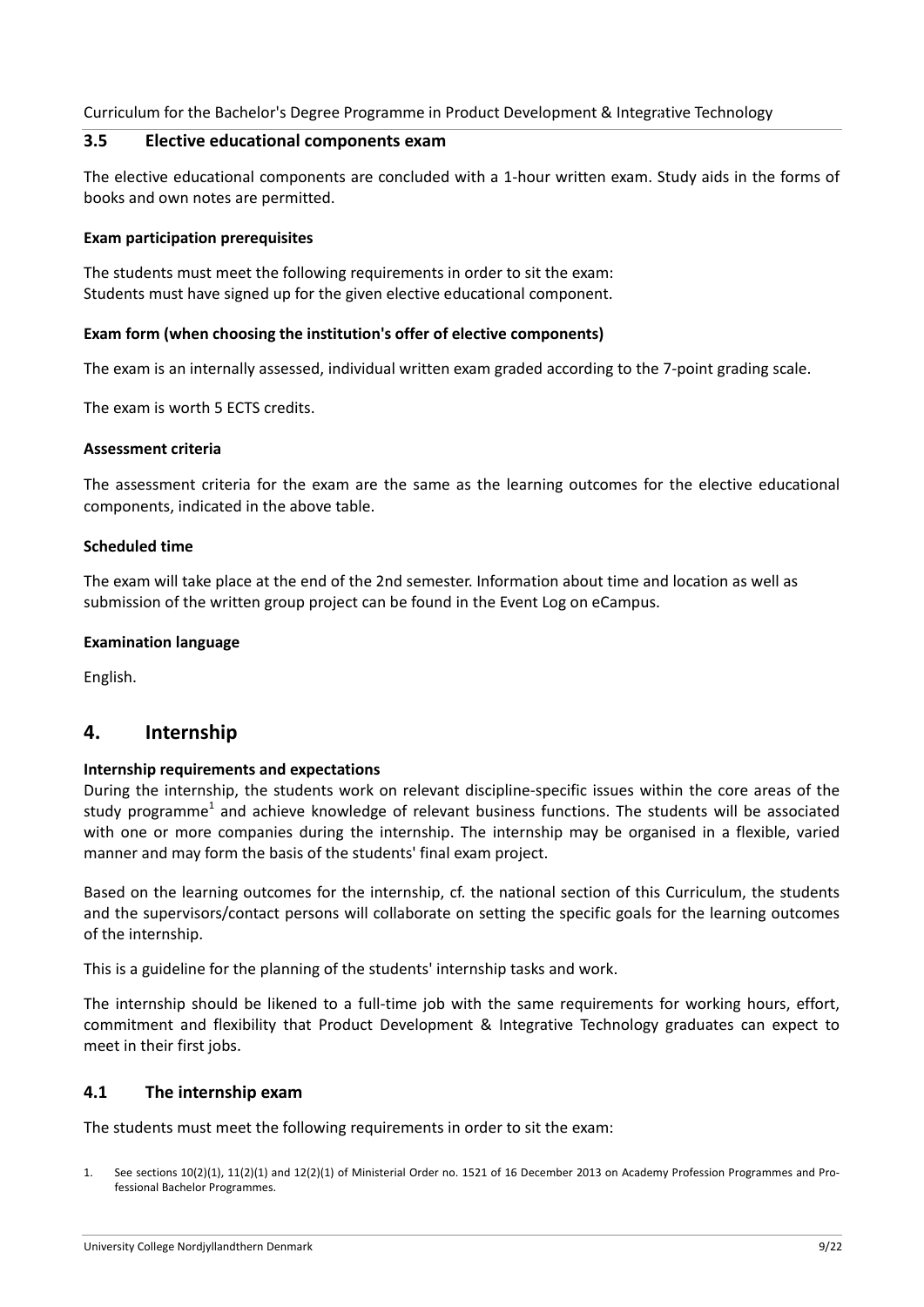The weekly journal, which constitutes assessment as well as examination basis, must comply with the formal requirements, cf. below, and be submitted in due time, cf. the exam plan which can be found on eCampus.

Non-performance of one or more study activities or incorrect submission of the internship report, which constitutes the written part of the exam, means that the students will not be allowed to sit the examination, and that they will be considered to have made an exam attempt.

#### **Examination procedure**

The exam is an internally assessed, individual oral examination based on the internship report and graded according to the 7‐point grading scale.

One individual overall grade is given based on an overall evaluation of the written and oral performance. Exam duration is 15 minutes per examinee, including time for deliberations.

The exam starts with a 6-minute presentation based on the internship. This is followed by a 9-minute examination, incl. time for deliberations.

The exam is worth 15 ECTS credits.

## **Formal written project requirements**

An internship journal is to be submitted.

The internship journal, which makes up the written part of the exam, must be kept on the internship portal with a weekly recapitulation/entry about the student's work on the learning outcomes of the internship. The learning outcomes have, further, been entered (and approved) on the internship portal.

The oral presentation should comprise:

- Description of the company (what is the object of the company)
- Reflections on the achievement of specific learning outcomes
- Description of specific work tasks

Non-performance of the prerequisites means that the students may not participate in the exam, and that they will be considered to have made an exam attempt.

#### **Assessment criteria**

The assessment criteria for the exam are the same as the learning outcomes for: Internship.

#### **Scheduled time**

The exam takes place after completed internship. Further information about time and location and submis‐ sion of the internship report can be found in the Event Log on eCampus.

#### **Examination language**

English.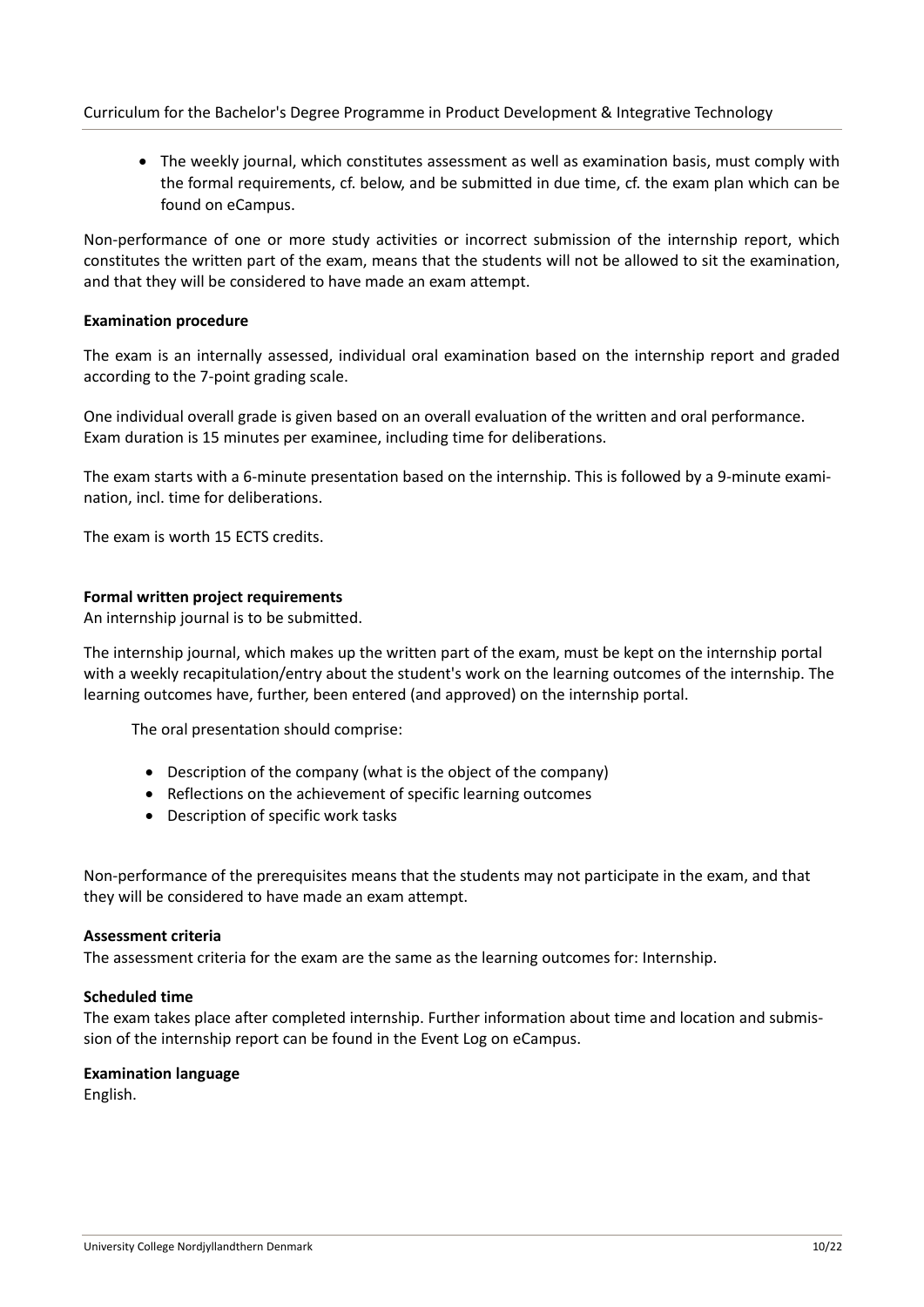# **5. The bachelor's degree project**

Please see the national section of this Curriculum for the Product Development & Integrative Technology programme for final exam project requirements as well as learning outcomes.

## **Exam participation prerequisites**

- The written project, which constitutes assessment as well as examination basis, must
	- comply with the formal requirements for the final exam project, cf. the national section of this Curriculum; and
	- be submitted in due time according to the exam plan, which can be found on eCampus.

Incorrect submission of the written project, which constitutes the written part of the exam, means that the students will not be allowed to sit the examination, and that they will be considered to have made an exam attempt.

#### **Formal requirements**

Formal report requirements

- Cover page
- Title page
- Preface
- Table of contents
- Introduction, including placement in the product development process
- Problem statement and research question
- Theory and method
- Results
- Discussion
- Conclusion
- Elaboration, if any
- List of references
- Appendices

The report must be submitted in due time.

The report may not exceed 40 standard pages, excluding appendices and cover page.

A standard page is 2,400 characters including spaces and footnotes. The 40 pages are exclusive of cover page, table of contents, reference list and appendices. Appendices will not be assessed.

The exam will not take place until the students have passed the final internship exam as well as the other ex‐ ams of the programme.

#### **Examination procedure**

The exam is an externally assessed, individual oral examination based on a written group/individual project and graded according to the 7‐point grading scale.

One individual overall grade is given based on an overall evaluation of the written and oral presentation of the project. The exam is graded according to the 7‐point grading scale.

A group may have up to two members.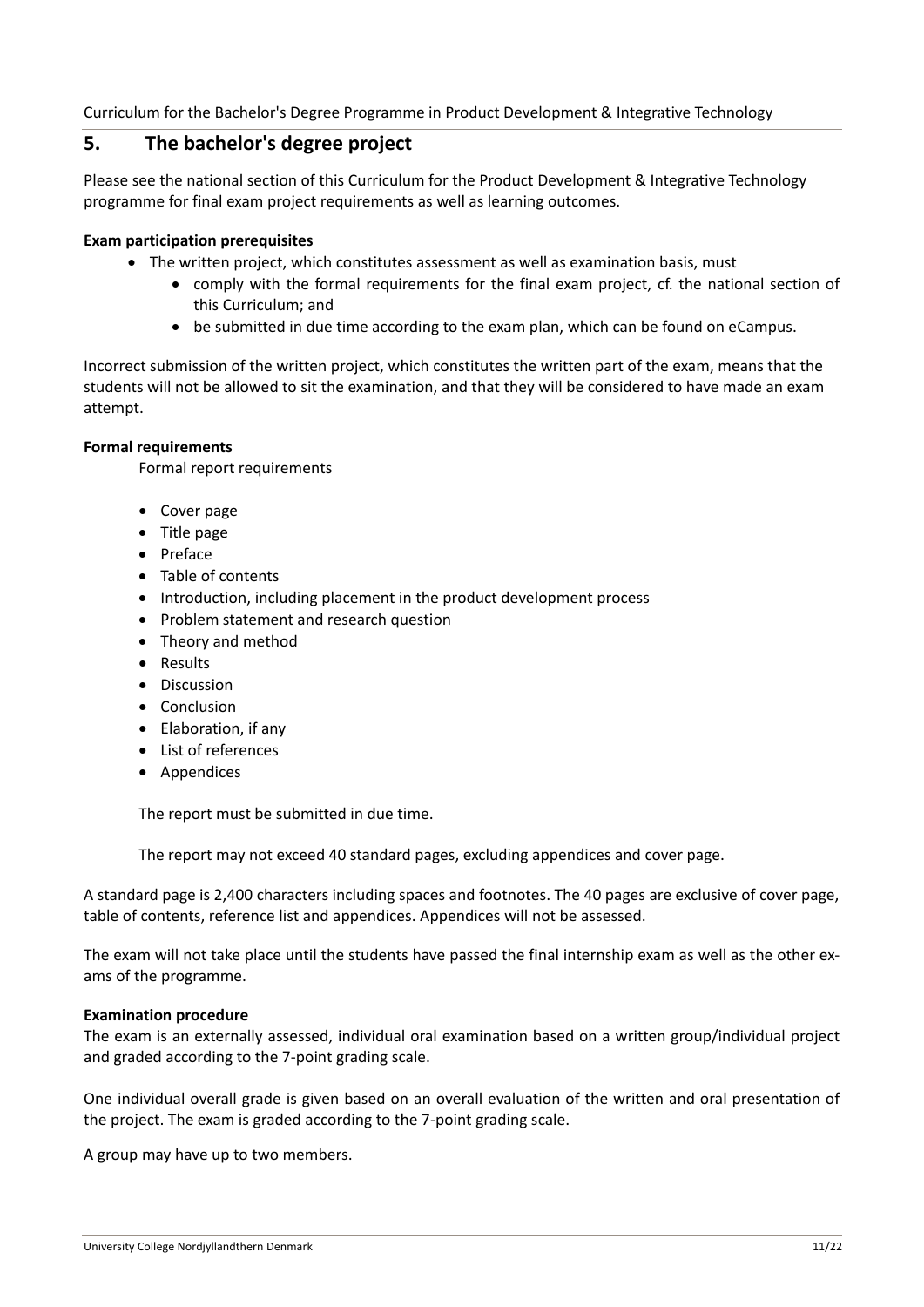The project is presented by the individual students; a maximum of 15 minutes. The project presentation is followed by an individual examination. Exam duration is 40 minutes per student, including time for deliberations.

The exam is worth 15 ECTS credits.

## **Assessment criteria**

The assessment criteria for the exam are the same as the learning outcomes for the final bachelor project, cf. the national section of this Curriculum.

## **Scheduled time**

The exam will take place at the end of the 3rd semester. Information about time and place can be found in the Event Log on eCampus.

## **Examination language**

English.

# **6. Educational components that may take place abroad**

Each of the educational components of the study programme may take place abroad if students apply for and are granted pre‐approval of credit transfer by the study programme.

Upon pre-approval of a study abroad period the students must, after conclusion of their study abroad, document the completed educational components of the approved study abroad. In connection with the pre‐ approval the students must give their consent to the institution obtaining the necessary information following completed study abroad.

For the final approval of pre‐approved credit transfer, the educational component is considered completed if it is passed in accordance with the regulations applying to the study programme.

# **7. Learning and teaching forms**

In the Product Development & Integrative Technology programme we use a wide range of learning and teaching methods that combined support the students in achieving the learning outcomes described in this Curriculum.

The learning and teaching forms are based on *Reflective learning in practice* – UCN's common learning and teaching approach (eCampus). Reflective learning in practice is based on the assumption that the ability to reflect on practice and discipline‐specific knowledge is a prerequisite for participating in developing the pro‐ fession. Reflection takes place individually as well as in groups. The learning and teaching approach is based on a close connection between discipline‐specific, practical, social and personal acquisition of knowledge, skills and competences. The learning and teaching approach prepares UCN graduates for acquiring new knowledge, skills and competences to qualify and develop practice.

The overall tuition methods are dialogue‐based class teaching, assignment work and project work in groups. However, the programme also features a lot of self-studies, individual assignments and projects, presentations in groups and to the whole class, interdisciplinary theme activities and much more. The tuition is supplemented with the use of digital didactic methods.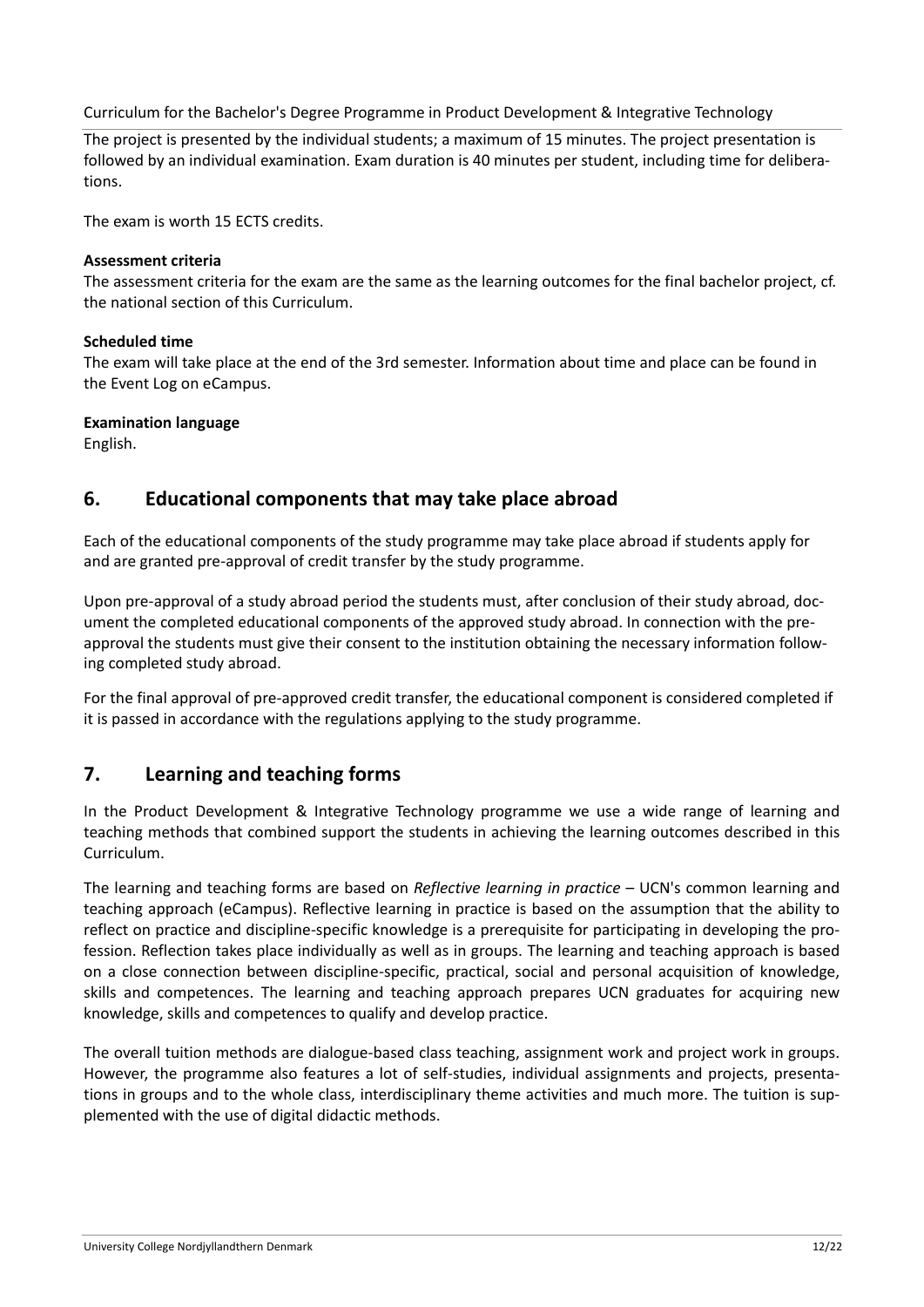Common to all these activities is that we always try to define (or help you define) clear goals for the learning activities. The expected distribution of the learning activities appears from the *Study Activity Model*, which can be found on eCampus – for the entire programme as well as the individual educational components.

A personality profile (*"Insights"*) is drawn up for all new students to promote their understanding of and re‐ flection on the development of their personal and social competences. This profile is for instance used for discussions of group processes and forms of collaboration as well as personal learning styles.

Furthermore, we offer different activities that may help promote learning in the individual, such as individual guidance and coaching. During lessons, we focus on the working processes of the subject in order to support the development of the skills and competences of the profession.

# **8. Credit transfer for the elective educational components**

Passed elective educational components are equivalent to the similar educational components at other educational institutions that offer this study programme as well as in other programmes.

Pre‐approved credit transfer can be applied for if credit is requested for educational components not offered by the programme.

# **9. Obligation to participate**

For the teaching and learning methods of the study programme to work as intended, students are under an obligation to participate, which includes an obligation to submit or present assignments/projects.

The obligation to participate may also be a prerequisite for exam participation.

Furthermore, some programme elements may have compulsory attendance.

An obligation to participate and an obligation to attend, if any, that are prerequisites of participating in ex‐ ams, will appear from the description of the individual exam.

# **10. Criteria for assessing study activity**

Registration may be terminated for students who have not been participating actively in studies for a continuous period of at least one year.

The definition of study activity is that within the past 12 months the students

- have participated in at least two different exams;
- have passed at least one exam;
- have fulfilled their obligation to participate in any kind of activity that is part of the education, including group projects, joint projects, distance learning activities etc. as described in this Curricu‐ lum;
- have submitted the assignments, reports, (learning) portfolios etc. that are prerequisites for partic‐ ipating in exams as described in the curriculum; the coursework being academically honest and not including material which is the copyright of others; and
- have attended activities to which an obligation to attend applies as stated in this Curriculum.

Non-compliance with one or more criteria in the definition of study activity may cause cessation of registration as a student.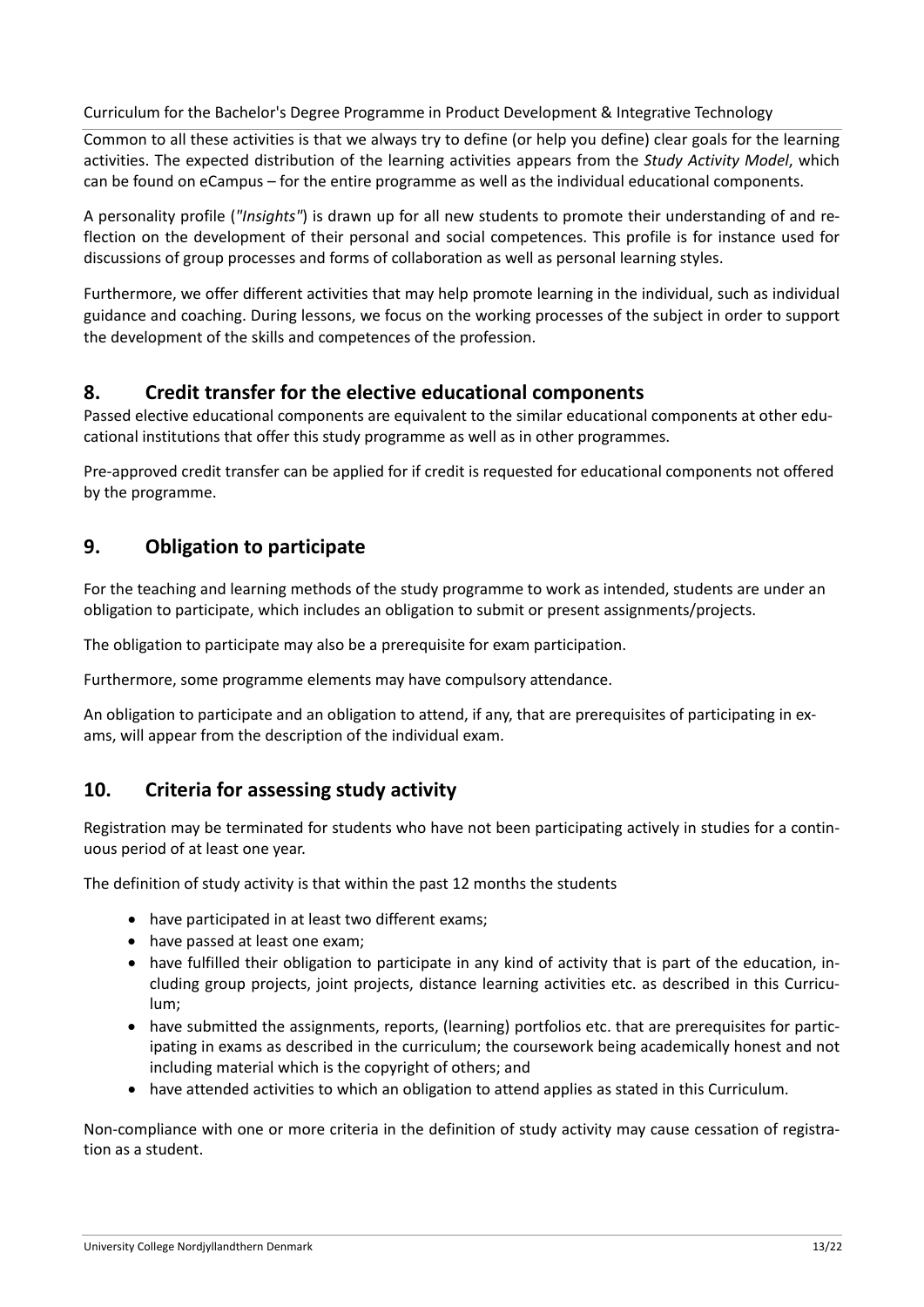Periods in which the students have not participated actively in studies due to leave of absence, maternity or paternity leave, adoption of a child, verified illness or military service do not count against the period of 12 months required for participating actively in studies. On request, the students must provide documentation of such matters.

The study programme may ignore these stipulations in exceptional circumstances. The application for exemp‐ tion should be submitted to the programme director.

Before registration is terminated, the individual students will be notified in writing. In connection with such notification, the students will be made aware of the above rules. The letter to the students must state that they have 14 days to document that periods in which they did not participate actively in studies should not count in; together with a deadline for making an appeal for exemption.

If the students have not responded within the fixed deadline, their registration as students will be terminated.

If the students request that registration is not terminated, the procedure will be suspended until the pro‐ gramme director has decided the case.

The students may make a complaint about the decision to the programme director within two weeks of re‐ ceipt of the decision. The complaint will suspend the proceedings. If the programme director maintains the decision, the students may appeal to the Ministry of Higher Education and Science within two weeks of re‐ ceipt of the decision, but only in respect of legal matters.

The rules about the exams in which the students must have participated before the end of the 2nd semester and passed before the end of the 2nd semester according to Ministerial Order no. 1519 of 16 December 2013 on examinations in higher education programmes (Exam Order), and the deadlines for completion of the programme stated in the ministerial order for this study programme, remain in force regardless of the stipulations in this document.

# **11. Language**

The teaching material is in English. The tuition is in English.

The students' English skills must meet the requirements of the Ministerial Order on Admission to Academy Profession Degree Programmes and Professional Bachelor's Degree Programmes (the Admission Order). Stu‐ dents are not required to have any knowledge of foreign languages other than that stated in the Admission Order.

# **11.1 Examination language**

Exams must be conducted in understandable English.

# **12. Illness resit examinations and resit examinations**

# **12.1 Illness resits**

Students who were prevented from attending an exam owing to verified illness or other unforeseen reason will be able to resit the (illness resit) exam as soon as possible. If the exam takes place in the final exam term, the students will have the opportunity to sit the exam in that exam term or immediately after the term.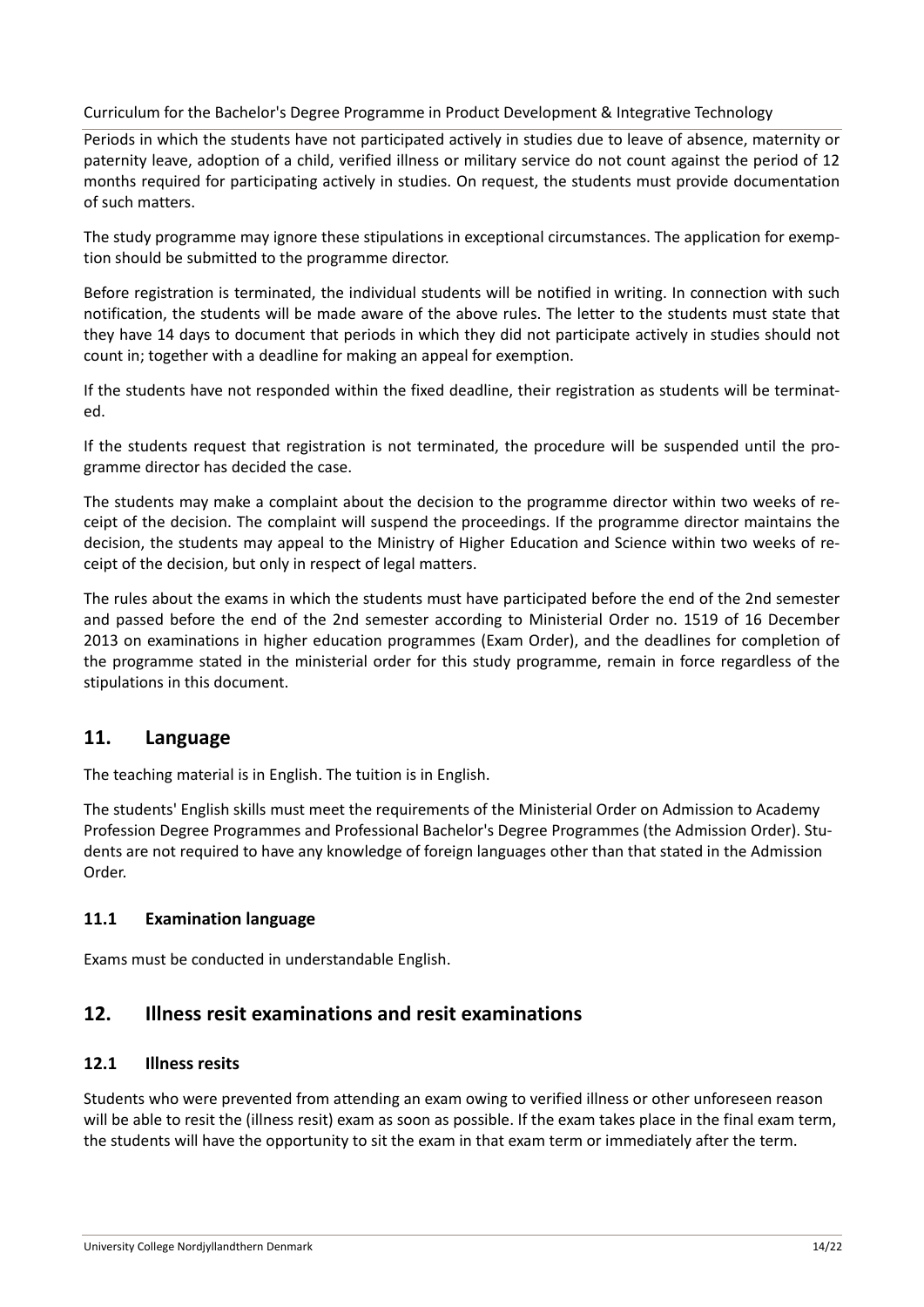The illness resit exam may be identical with the next ordinary exam. It is the students' responsibility to stay informed on when (illness) resit exams will be held.

Information about time and place for illness resits can be found on eCampus.

Illness must be verified by a medical certificate. The educational institution must receive the medical certifi‐ cate within three working days after the exam was held. Students who suffer from acute illness during an ex‐ am must substantiate that they have been ill on the day in question.

If illness is not verified according to the above rules, the students will be considered to have made an exam attempt.

It is the students' responsibility to cover the expense of a medical certificate.

# **12.2 Resits**

Where students have failed or not attended an exam, they are automatically registered for a resit, as long as exam attempts remain. The resit may be identical with the next ordinary exam.

It is the students' responsibility to stay informed about when resits will be held.

Information about the time and place for resits can be found on eCampus.

The programme can grant exemption from continued registration when this is founded in exceptional circumstances, including documented disability.

# **13. Study aids**

Any rules governing restriction of the use of study aids will appear from the description of the individual ex‐ am.

# **14. Special exam arrangements**

Students may apply for special exam conditions if their medical condition or relevant specific disabilities qualify them to do so. The application must be submitted to the programme not later than four weeks before the exam is to be held. The application deadline may be extended in cases of sudden health problems. The application must be accompanied by a medical certificate; a statement from e.g. a speech, hearing, dyslexia or blind institute; or other evidence of the health condition or relevant specific functional impairment.

Students whose mother tongue is not English may apply for permission to bring dictionaries to exams where usually no study aids are permitted.

Applications for permission to bring study aids other than dictionaries must be submitted to the programme not later than four weeks before the exam is to be held.

# **15. Academic misconduct at exams**

On submission of a written exam assignment, the students must confirm by signature that the assignment was prepared without undue help.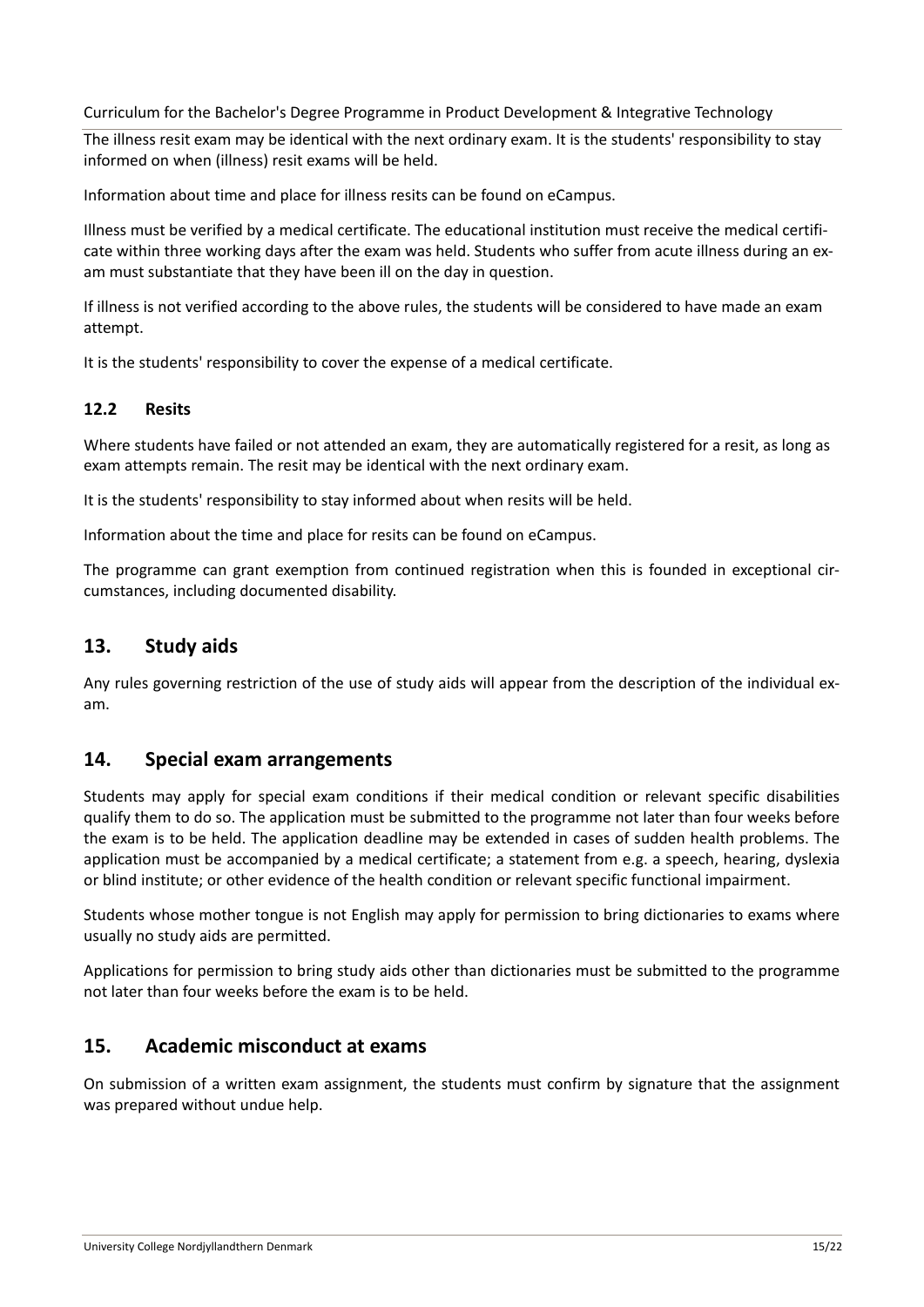# **15.1 Use of own work and that of others – plagiarism**

Academic misconduct at exams in the form of plagiarism are instances where a written assignment, in full or in part, appears to have been made by the students themselves, even though the assignment

- 1. includes identical or near-identical wording of other people's statements or works where the text is not set off by quotation marks, italics, indentation or any other clear indication with a reference to the source, cf. UCN's requirements for written work;
- 2. includes substantial sections of text that are so similar to another work in wording etc. that on comparison it is clear that the sections could not have been written without the use of the other work;
- 3. includes the use of the words or ideas of others without giving due credit to the sources; and
- 4. re-uses text and/or central ideas from their own previously assessed works without observing the stipulations in items 1 and 3.

## **15.2 Disciplinary actions in events of academic misconduct and disruptive behaviour**

#### During exams

An examinee who without question

- unduly obtains help; or
- helps another student do an assignment, or
- uses non-authorised aids

and

an examinee who

behaves in a disruptive manner

at an exam may be expelled from the exam room while the exam is taking place by the programme director, a person authorised by the director, or jointly by the assessors. In such cases, the justification of the expulsion from the exam room will be assessed in connection with the subsequent decision on the sanctions to be im‐ posed.

In cases of less serious disturbing behaviour, the students will first be given a warning.

# **15.3 Suspected academic misconduct at exams, including plagiarism, during and after the exam**

If, during or after an exam, an examinee is suspected of

- having obtained or provided undue help;
- passing off another person's work as their own (plagiarism), or

• having used his/her own previously assessed work or parts of it without reference (plagiarism);

this will be reported to the relevant programme.

# **15.4 The process of identifying academic misconduct, including plagiarism**

#### *Suspension of the exam*

If the reported misconduct regards plagiarism in a written assignment that is to make up the basis of assess‐ ment for a subsequent oral exam, the programme director will suspend the exam if the matter cannot be settled before the fixed examination date.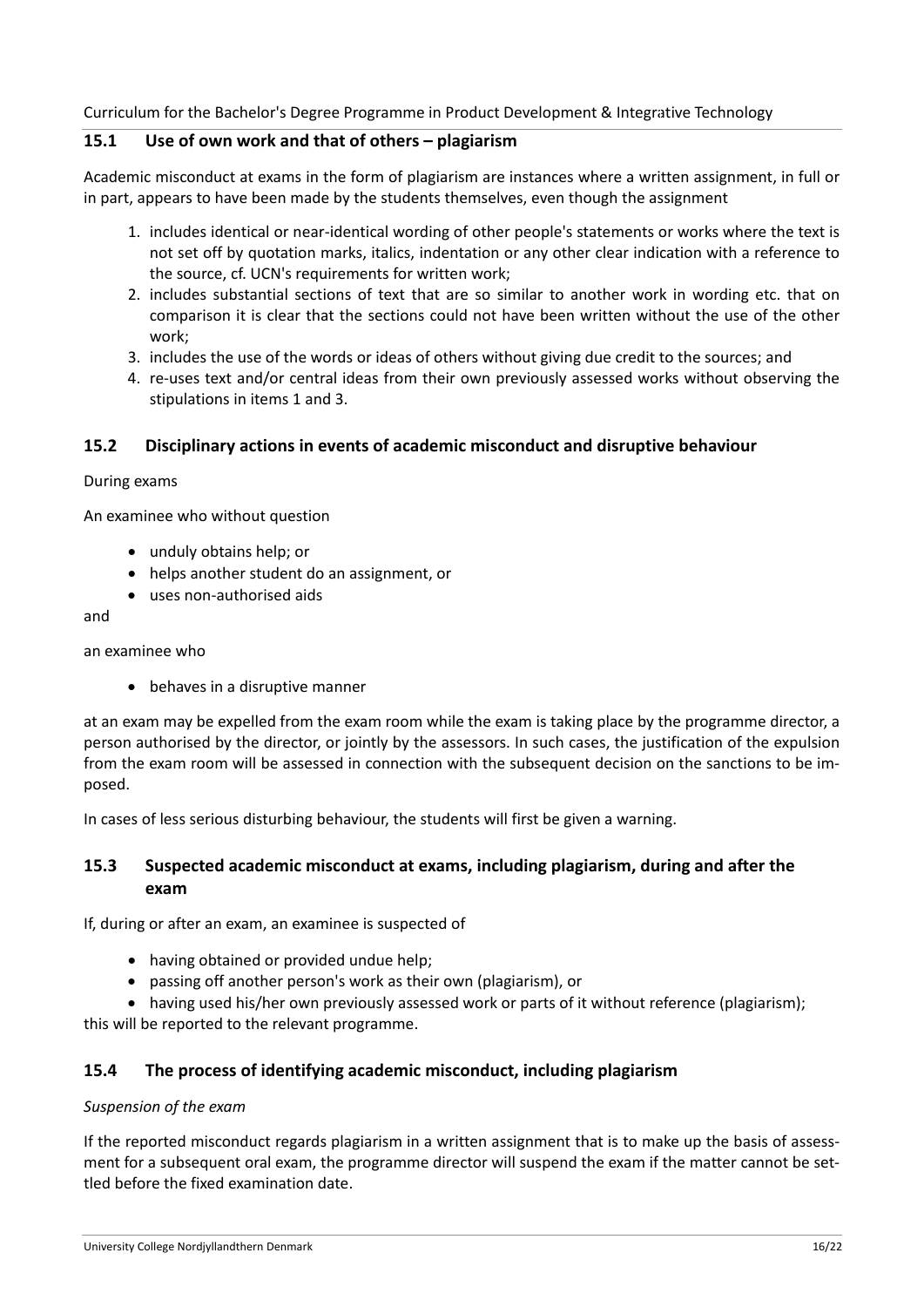#### *Form and contents of the report of misconduct*

Misconduct must be reported without undue delay. The report must include a written presentation of the case with information to identify the reported persons, as well as a brief account of the matter and the existing evidence. Previous incidents of academic misconduct by one or more of the reported students must be stated explicitly.

When plagiarism is reported, the plagiarised sections must be marked with a clear reference to the sources from which they are plagiarised. The plagiarised text must also be indicated in the source text.

#### *Involving the examinee – hearing of the parties*

The programme director decides whether the hearing of the students will be oral, made in writing or a combination.

For an oral hearing, the examinee will be summoned for a talk for further clarification of the case where he/she will be presented with the documentation of the assumption of academic misconduct and be able to state his/her point of view. The examinee has a right to bring a companion.

For a written hearing, the documentation of suspected academic misconduct will be sent to the students re‐ questing them to state their point of view in writing.

Sanctions against academic misconduct and disruptive behaviour during exams

If the suspected misconduct is confirmed after the matter has been investigated, and if the misconduct has had or may be having an influence on the assessment of the examinee's performance, the programme director will suspend the examinee from the exam.

For less serious offences, the examinee will first receive a warning.

In aggravating circumstances, the programme director may suspend the examinee for a period of time. In such cases, the examinee will receive a written warning that any further instances of misconduct may lead to expulsion.

A period of suspension means that any grades awarded for the exam in question will be annulled, and that the examinee will be considered to have made an exam attempt.

The examinee will not be allowed to resit the exam and will have to wait until the next ordinary exam in that particular programme is offered.

In cases of aggravating circumstances, the programme director may decide to suspend the examinee from the institution for a period of time. In such cases, the examinee will receive a written warning that any fur‐ ther instances of misconduct may lead to expulsion.

The student cannot participate in lectures or exams while suspended.

#### *Complaints*

The decision that a student is suspended and has used an exam attempt is final and cannot be brought be‐ fore a higher administrative authority.

Complaints on the grounds of legal matters (e.g. legal incapacity, the hearing procedure, guidelines on mak‐ ing complaints, correct interpretation of the Exam Order, etc.) may be brought before the Danish Agency for Higher Education. The complaint must be brought before the institution and directed to the attention of the relevant programme director who will make a statement. The complainant will have the opportunity to comment on the statement, the deadline being usually one week. The institution will submit the complaint,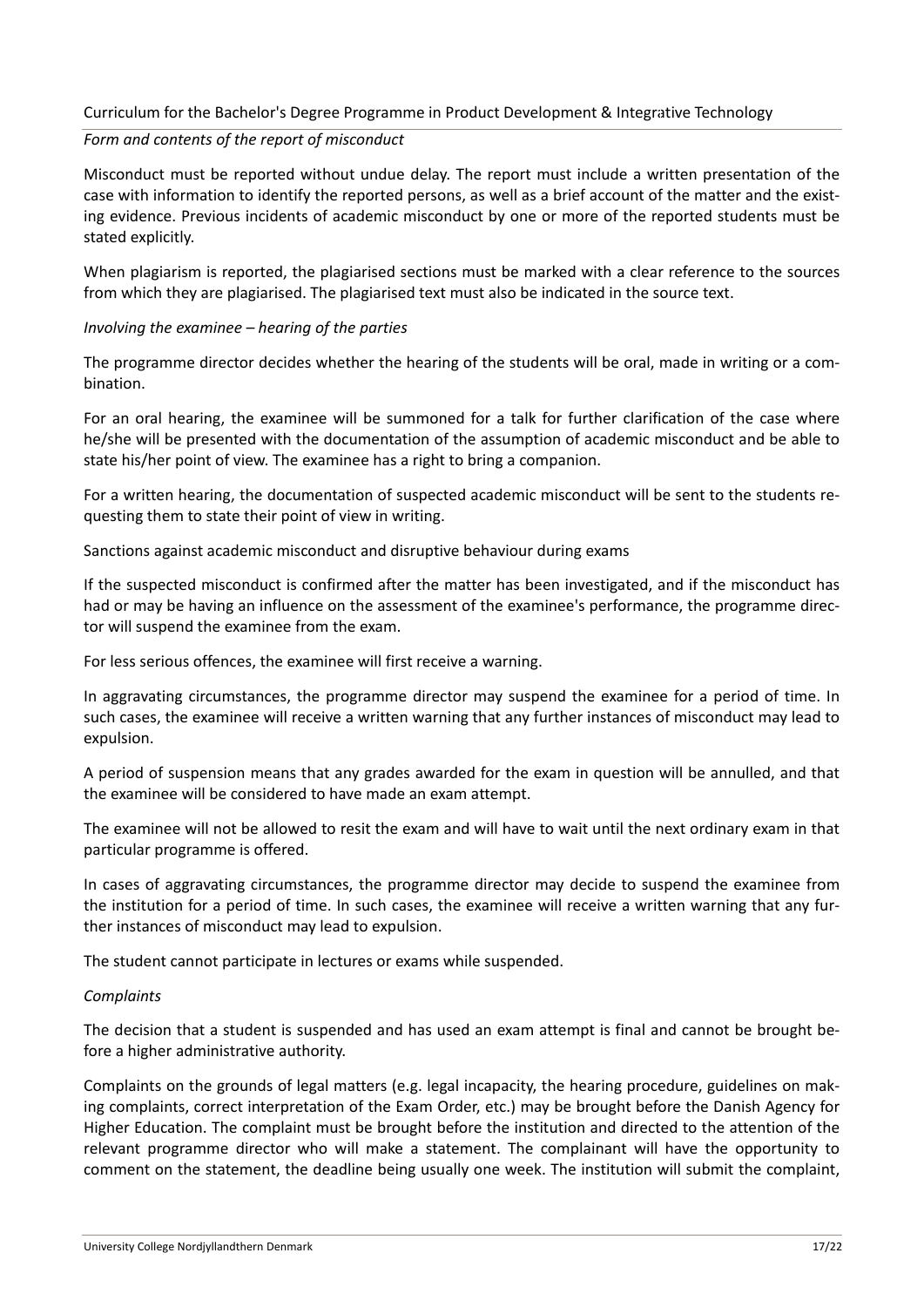the statement and any comments made by the complainant to the Danish Agency for Higher Education. The deadline for complaints made to the institution is two weeks from the day the complainant was notified of the decision, cf. section 51 of the Exam Order.

# **16. Complaints about exams and appeals against decisions<sup>2</sup>**

# **16.1 Complaints about exams**

The examinee is recommended to seek guidance from the student advisors in connection with the complaints procedure and writing a complaint.

The rules of complaints about exams can be found in part 10 of the Exam Order.

The Exam Order divides complaints into complaints about

- 1. the examination basis etc., the course of the exam and/or the assessment; and
- 2. legal matters.

The two kinds of complaints are dealt with differently.

#### **16.1.1 Complaints about the examination basis etc., the course of the exam and the assessment**

Within two weeks after the assessment of the exam has been announced in the usual way, an examinee may submit a written, substantiated complaint about

- 3. the exam basis, including the exam questions, assignments etc., and its connection to the pro‐ gramme objectives and requirements;
- 4. the examination procedure; and
- 5. the assessment.

The complaint may concern any exam, including written exams, oral exams and combined exams as well as practical or clinical exams.

The complaint is to be submitted to the programme director.

The complaint will immediately be brought before the original assessors, i.e. the examiner and the external examiner from the exam in question. The statement made by the assessors must be usable as the basis of the institution's decision on academic/professional matters. The institution will usually give the assessors a deadline of two weeks in which to make their statements.

Immediately after the statements are made available, the complainant will be given the opportunity to comment on them within, usually, one week.

The decision will be made by the institution based on the academic/professional statements made by the assessors and any comments made by the complainant.

The decision must be made in writing and be substantiated. It may regard

- 1. an offer of a new assessment (re-assessment) this only applies to written examinations;
- 2. an offer of a new examination (resit); or
- 3. a dismissal of the complaint.

<sup>2.</sup> See section 10 of the Exam Order: https://www.retsinformation.dk/Forms/R0710.aspx?id=160839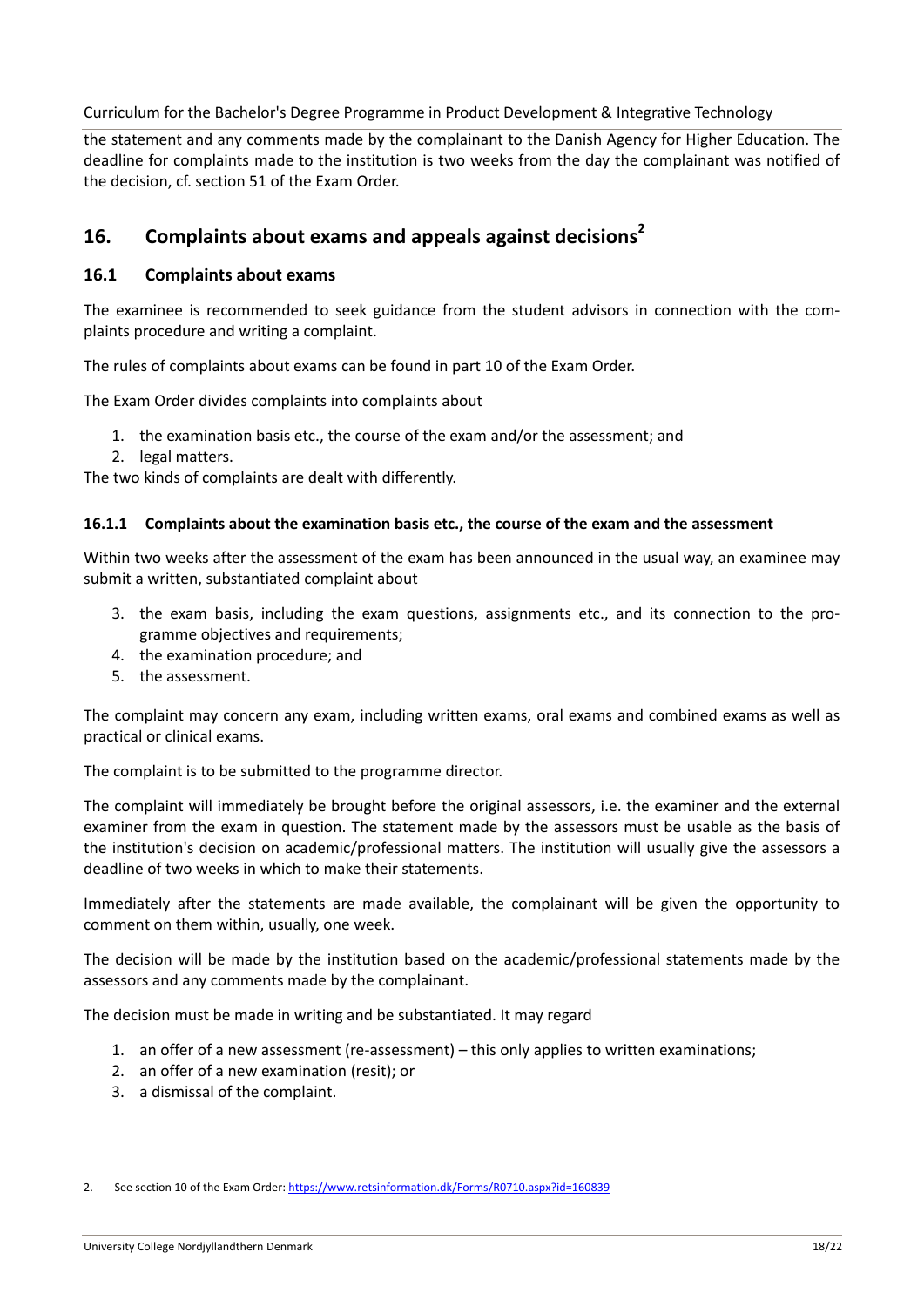If it is decided to offer a re‐assessment or a resit exam, the programme director will appoint new assessors. Re-assessment may only be offered for written exams where material exists for assessment, as new assessors will not be able to (re-)assess an already held oral exam, and as the notes of the original assessors are personal and cannot be passed on to others.

If the decision is to offer the students a re‐assessment or resit exam, the complainant must be notified that a re-assessment or a resit exam may result in a lower grade. The complainant must accept the offer within two weeks of the announcement of the decision. Acceptance of an offer cannot be cancelled. If the complainant does not accept the offer within the deadline, re‐assessment or a resit exam will not be held.

Re‐assessment or a resit exam must take place as soon as possible.

For re-assessments, the assessors must be presented with the case documents: the exam paper, the students' assignment, the complaint, the statements made by the original assessors with the comments made by the complainant and the decision made by the institution.

The assessors will deliver the result of the re-assessment including a written explanation and their assessment. Resit exams and re-assessments may result in lower grades than the initial grades.

If it is decided that a re‐assessment or resit exam will be offered, the decision will apply to all examinees who took the exam in question, if their assignment features the same deficiency as the one being complained about.

The complaint must be submitted to the programme director not later than two weeks (14 calendar days) after the announcement of the assessment results of the exam in question. If the deadline falls on a holiday, the deadline will be extended to expire on the first weekday after that day.

The deadline may be disregarded in exceptional circumstances.

# **16.2 Appeals**

The appellant may bring the institution's decision on academic/professional matters before an appeals board. The activities of the appeals board fall under the Danish Public Administration Act, including the stipu‐ lations on legal incapacity and the duty of confidentiality.

The appeal is to be submitted to the programme director.

The deadline for appeals is two weeks after the examinee has been notified of the decision. The require‐ ments stated above under complaints (being in writing, substantiated etc.) also apply to appeals.

The appeals board is made up of two external examiners who will be appointed by the chairman of the ex‐ ternal examiners, one examiner and a student within the same field (from the study programme), both appointed by the programme director.

The appeals board will make a decision based on the material that formed the basis of the institution's decision and the appellant's substantiated appeal.

The appeals board will consider the appeal, and the decision may regard

- 1. an offer of a new assessment made by new assessors this only applies to written examinations;
- 2. an offer of a new examination (resit) with new assessors; or
- 3. a dismissal of the appeal.